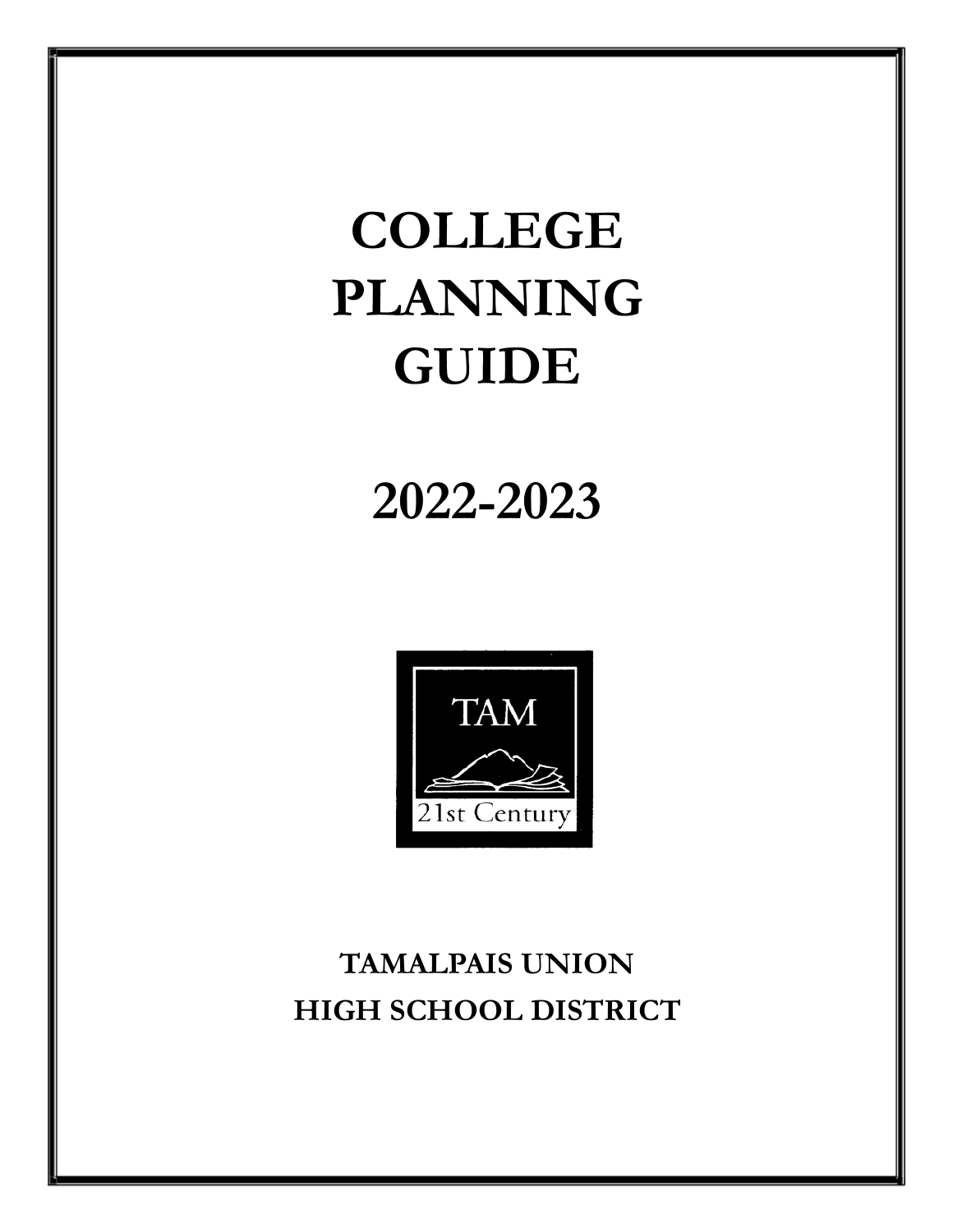# **SCHOOL CEEB CODE NUMBERS**

| <b>ARCHIE WILLIAMS</b> | 052770 |
|------------------------|--------|
| <b>REDWOOD</b>         | 051361 |
| <b>SAN ANDREAS</b>     | 051366 |
| <b>TAMALPAIS</b>       | 051975 |
| <b>TAMISCAL</b>        | 051396 |

# **INTRODUCTION**

This guide, prepared by the Tamalpais High School District counseling staff and College & Career Specialists, is designed to assist juniors and seniors with college planning. To make the best use of this guide, you should read it from cover to cover.

Use the calendar. Go through it and circle important dates that apply to you. College planning is a time of personal growth, self-understanding and goal setting. Your counselor and College & Career Specialist will work with you. They will help you consider appropriate colleges that will meet your academic and personal needs.

Keep in mind, the primary responsibility rests with you. You must conduct your own career and college search, arrange your schedule of tests, request letters of recommendation, submit applications, send test scores to colleges and ask to have transcripts sent in a timely manner.

TUHSD utilizes Naviance as its primary college, career and scholarship resource. All students and parents have an individual login name and password.

| https://student.naviance.com/archiewilliams |
|---------------------------------------------|
| https://student.naviance.com/redwood        |
| https://student.naviance.com/sanandreas     |
| https://student.naviance.com/tamalpais      |
| https://student.naviance.com/tamiscal       |
|                                             |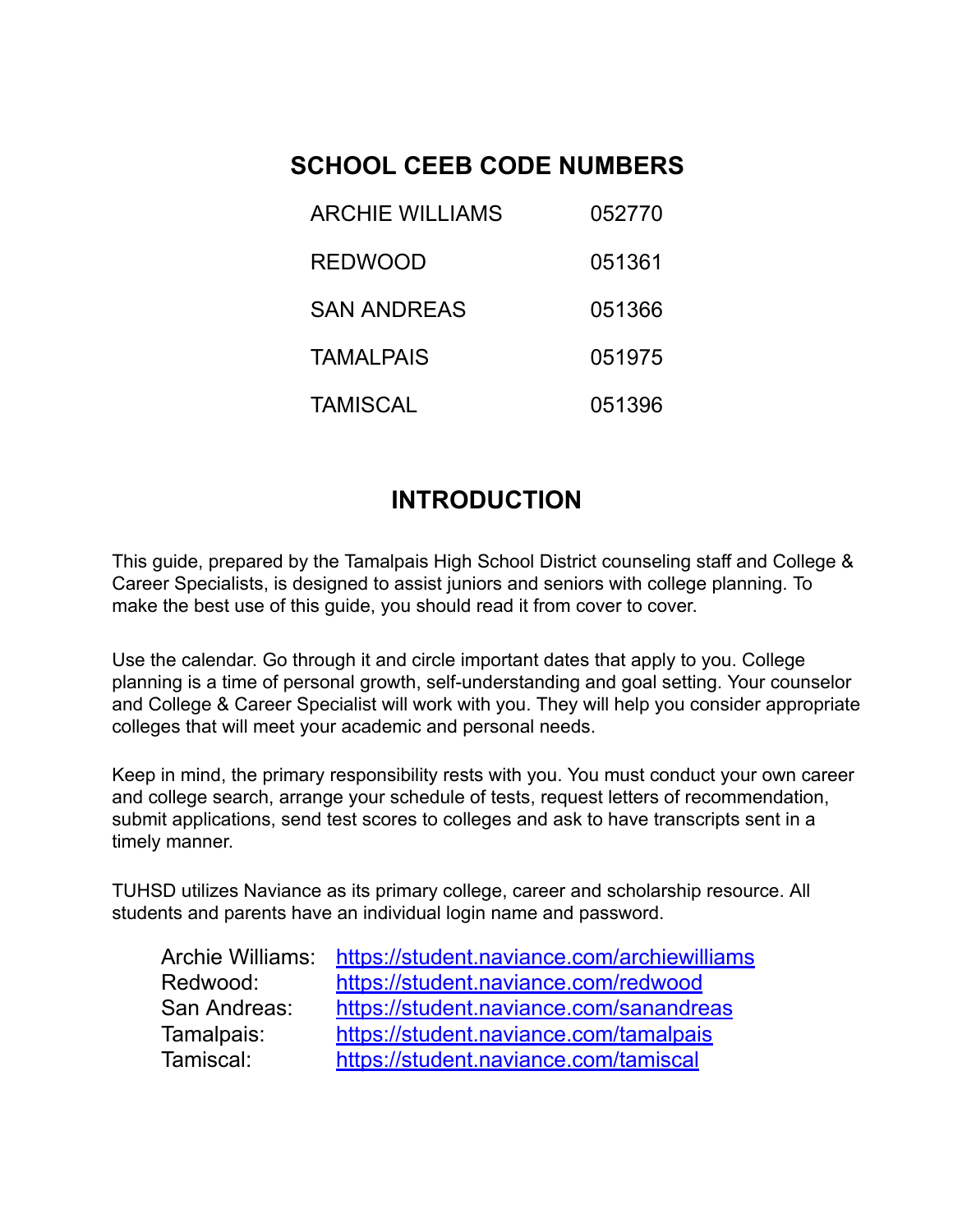# **Table of Contents**

| <b>College Planning Calendar</b>                                      |  |
|-----------------------------------------------------------------------|--|
|                                                                       |  |
|                                                                       |  |
|                                                                       |  |
|                                                                       |  |
| <b>Choosing a College</b>                                             |  |
|                                                                       |  |
|                                                                       |  |
|                                                                       |  |
| <b>Applications</b>                                                   |  |
|                                                                       |  |
| Letters of Recommendation, the Essay/Personal Statement               |  |
|                                                                       |  |
| Financial Aid, CSS Profile, FAFSA, California Dream Act & Cal Grant 9 |  |
| Western Undergraduate Exchange (WUE), Outside Scholarships10          |  |
|                                                                       |  |
|                                                                       |  |
|                                                                       |  |
|                                                                       |  |
|                                                                       |  |
|                                                                       |  |
|                                                                       |  |
|                                                                       |  |
|                                                                       |  |
| Independent Colleges and Universities in California 22                |  |
|                                                                       |  |
|                                                                       |  |
|                                                                       |  |
|                                                                       |  |
|                                                                       |  |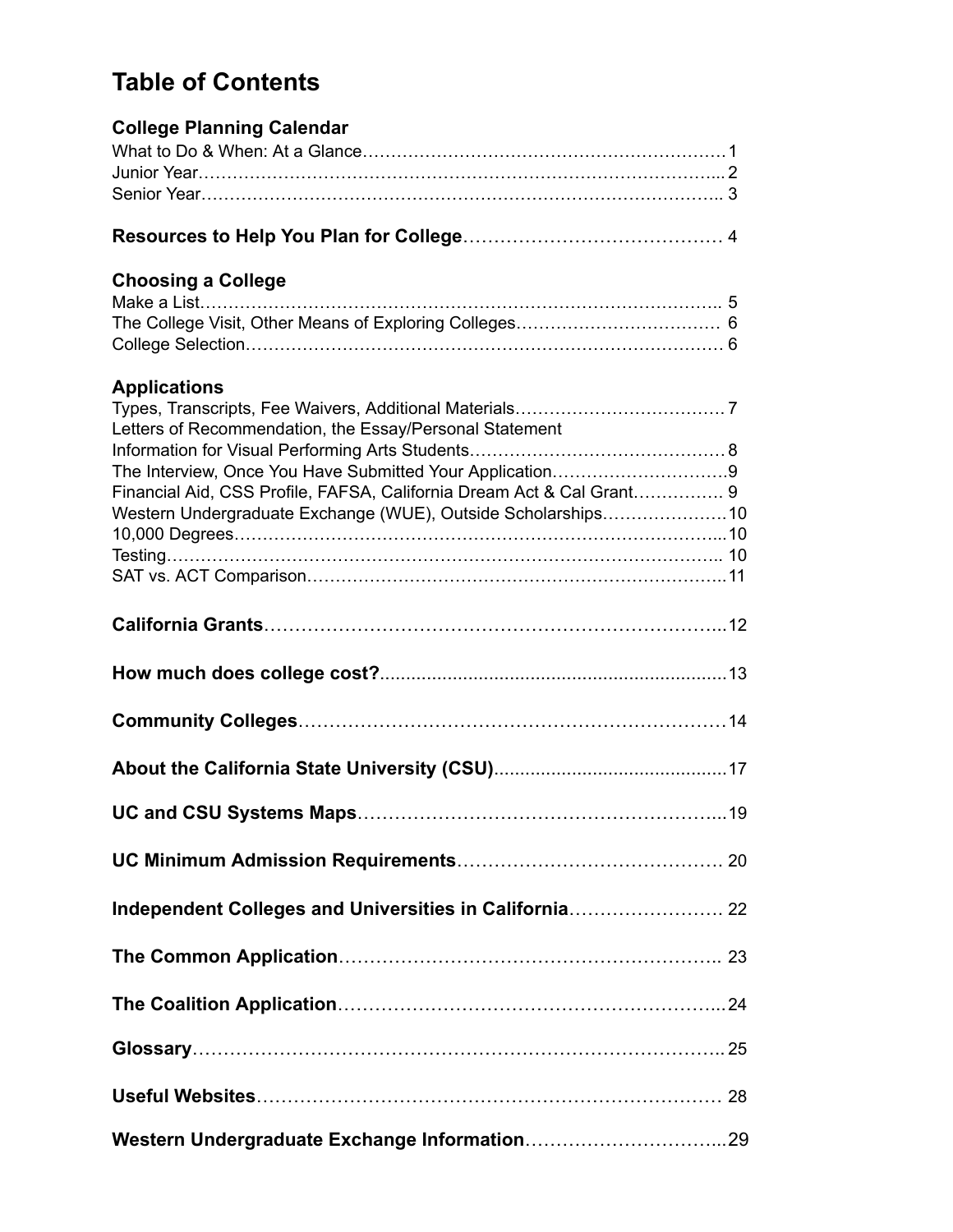

A timeline of events for college planning. Starting from spring of junior year into fall of senior year.

### JANUARY - MARCH

- ❏ Junior Conferences begin: January
- ❏ Plan college visits for breaks
- ❏ Summer Opportunies
- ❏ **Attend College Planning Workshops if your**  $s$ chool offers them
- ❏ Gap Year Fair
- ❏ **Check your CCC for Workshops**
- □ Parents: Attend Parent Workshops
- ❏ If you plan to take a standardized test, register for ACT or SAT test dates to take during winter of junior year through fall of senior year

### APRIL

- ❏ Add Colleges to "Colleges I'm Thinking About" list in Naviance
- $\Box$  Continue to research college/career options
- ❏ **Continue Checking College & Career Calendar for workshops and events**
- ❏ Finalize summer plans (internships, jobs, volunteer)
- □ Attend WACAC Marin County College Fair at Dominican University - check with your College & Career Specialist (CCS) for dates
- ❏ See Greg Davison for internship help. Contact him at gdavison@tamdistrict.org

### **MAY**

- ❏ AP Exams: talk to your counselor for details
- ❏ Playing collegiate sports: register w/ NCAA Clearinghouse (if needed, submit SAT/ACT scores using code: 9999)
- ❏ Study for Finals!
- $\Box$  Continue adding schools to Naviance!
- ❏ Research summer jobs and ask your College & Career Specialist for a work permit if needed

### JUNE/ JULY

- ❏ Visit Colleges
- ❏ Volunteer/travel/work/intern
- ❏ COM courses if interested
- $\Box$  Request Letters of Recommendation from Counselor/Teachers
- ❏ **Start/continue to work on college essays**

### AUGUST

- $\Box$  Common Application & UC App opens Aug 1
- $\Box$  Attend Colleges That Change Lives fair at Marin Center Exhibit Hall – 8/2/22
- ❏ Consider an internship
- $\Box$  Continue using Naviance
- ❏ **If you have not already, identify and ask sta who will write letters of recommendation. Complete counselor LOR request packet.**

### **SEPTEMBER**

- ❏ Finalize College List on Naviance & Common App
- ❏ Research Early Admissions (EA)/ Early Decision (ED) deadlines if applicable
- ❏ Work on leer of rec packets for Counselor and Teachers, follow the deadlines!
- □ Attend College Rep visits in CCC
- ❏ Aend Senior Night: Students & Parents if offered at your High School
- ❏ Begin researching scholarships

# **OCTOBER**

- $\Box$  Free Application for Federal Student Aid (FAFSA) and California Dream Act opens: Oct 1
- $\Box$  CSU application opens: Oct 1
- ❏ Begin CSS Profile if applicable
- □ **Be proactive**: request to see your Counselor for support/questions
- □ Continue to attend College Rep visits
- $\Box$  Continue researching scholarships
- ❏ **Attend College Application Workshops**
- $\Box$  Attend Financial Aid Night w/ parents

### NOVEMBER

- $\Box$  Most Early Action (EA) and Early Decision (ED) applications due November 1 and beyond
- ❏ UC/CSU deadline Nov 30

### DECEMBER

❏ *Enjoy Winter Break*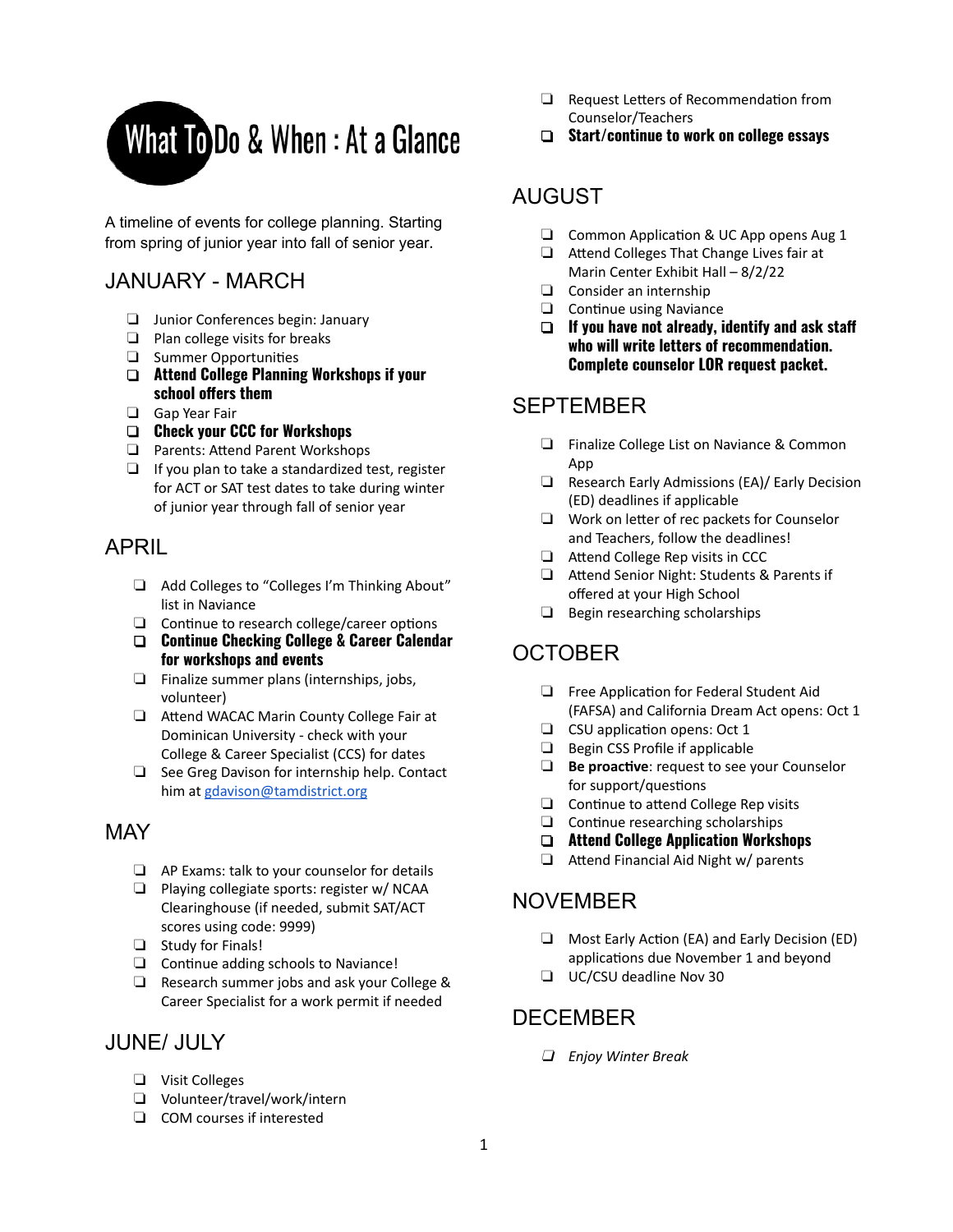# **College Planning Calendar**

### **JUNIORS**

#### **August/Early September**

If you are under 18, obtain or renew your work permit at your school. Use Naviance to research future careers and/or colleges. Begin your list of colleges and add them to your Naviance account so you are notified when those colleges visit your school. Check your school calendar for the date of College Night for juniors.

#### **September**

Participate in extracurricular activities, clubs or other organizations. Contact the School-to-Career Liaison for dates of career days, job shadows and internships. Sign up at school to take the Preliminary Scholastic Aptitude Test (PSAT/NMSQT). Attend college representative meetings in the College and Career Center.

#### **October**

Explore your interests and skills. You may take the PSAT/NMSQT. Attend college representative meetings in the College and Career Center. Begin to familiarize yourself with scholarship opportunities.

#### **November**

If you are interested in attending a Service (Armed Forces) Academy, contact a representative this year and plan to explore the Academy's summer program.

#### **December**

Consider visiting nearby college campuses during winter break. Attend College Admissions Testing Night this month or in January if your school offers one.

#### **January**

Discuss PSAT scores with your counselor and discuss a timeline to take the ACT or SAT (if applicable). Register for upcoming ACT or SAT if needed and keep track of user names and passwords for these accounts as you will access them multiple times.

#### **February**

Use February break to visit colleges. If applicable, use PSAT/NMSQT scores to assist with college search. Check scholarships available for juniors. Register for upcoming ACT or SAT if needed. Attend College Planning Workshop(s) throughout the spring if your school offers them.

#### **March**

Plan your summer activities: school, work, internship or community service. Register for upcoming ACT or SAT if needed. Check dates for WACAC College Fairs and plan to attend.

#### **April**

Register for summer programs on college campuses, summer classes at community colleges or ROP. Start researching summer jobs. Continue researching colleges and consider visiting campuses over Spring Break. Register for upcoming ACT or SAT if needed. Consider a summer internship.

#### **May/June**

Get a job and save your earnings. Take AP exams and/or SAT/ACT. Research early decision/early action deadlines.

#### **Summer**

Tour college campuses during summer vacation. Continue with work, school, ROP or do a community service project. **ATHLETES: To participate in collegiate athletics, create an account with NCAA at https://web3.ncaa.org/ecwr3/.** Begin college essays, if required.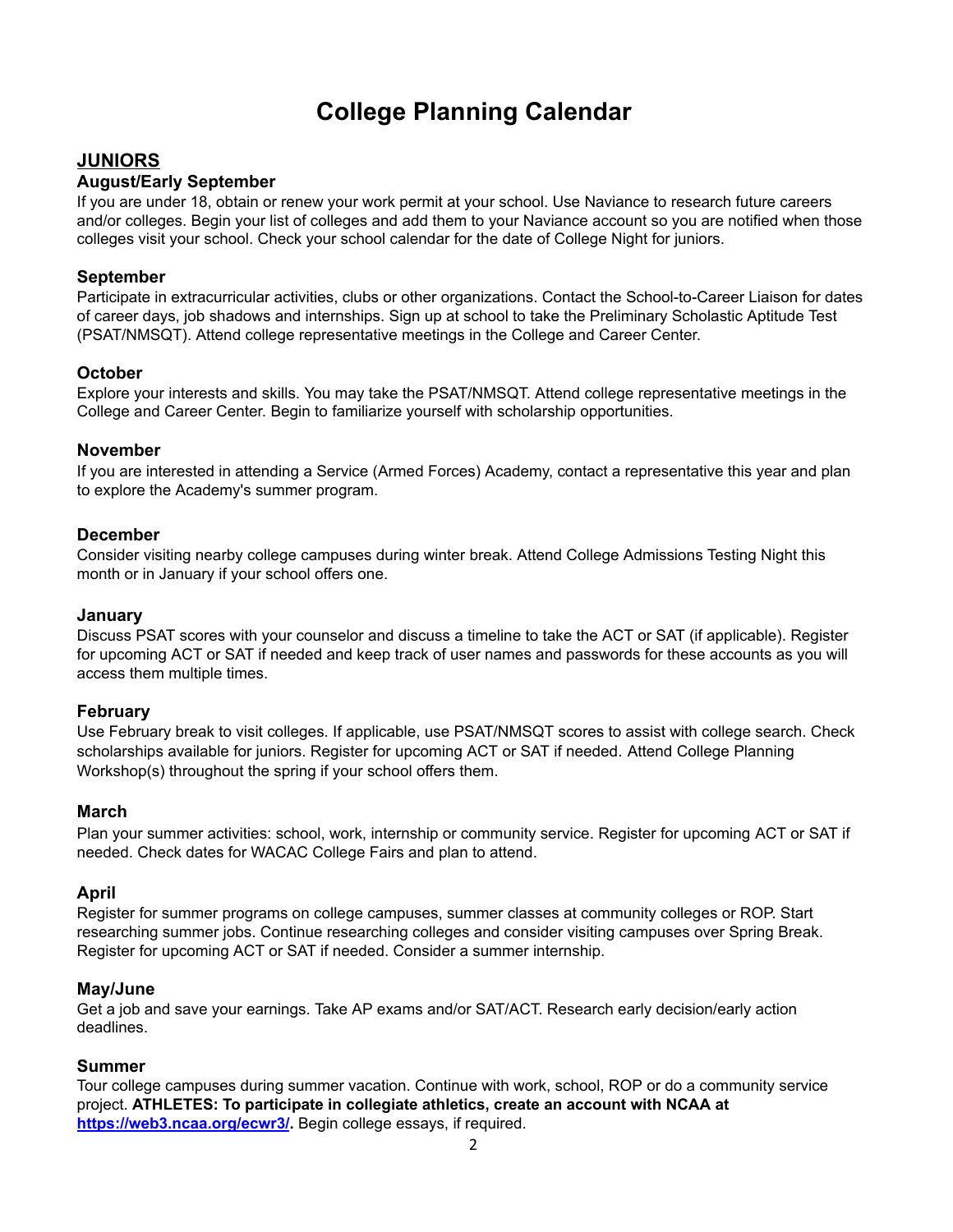### **SENIORS**

#### **August**/**Early September**

If you are under 18, obtain or renew your work permit at your school. Research early decision/early action application deadlines. Register for ACT or SAT if needed. Continue using Naviance. Consider an internship. Begin working on the Coalition Application, Common Application and UC Application. **If letters of recommendation are required, identify staff who will write strong letters and ask them in person. Complete your counselor's letter of recommendation request packet by their specified due date.** Update your resume. Check your school calendar for the date of Senior Night.

#### **September**

Begin to research scholarships and continue to do so throughout the year. Register for ACT or SAT if needed. Continue developing college lists. Attend college admission sessions in the College and Career Center. Meet with your counselor to discuss your post high school plans.

#### **October**

Check school calendar for Financial Aid Information Night. File Free Application for Federal Student Aid (FAFSA) or California Dream Act (CADAA) after October 1 using your 2021 tax information. Register for the ACT or SAT if needed. Research college applications online. Continue developing college lists. Inquire about the Educational Opportunity Program (EOP). Begin CSS Profile, if required by your colleges. Begin working on CSU application and continue working on UC application. Make a list of all user names and passwords for college applications.

#### **November**

Submit online applications to UCs and CSUs by the November 30 deadline. Check housing requirements for individual campuses. Request recommendation letters by your school's deadline. Have your transcripts sent to colleges requesting them. Submit early action/early decision applications, if applicable. Attend community college presentations at your school or visit individual campuses.**Send official test scores to all colleges requiring them.**

#### **December**

Attend school-sponsored meetings on the financial aid process. Be aware of each college's financial aid and priority scholarship consideration deadlines. Register for spring community college classes. Continue working on college applications. Create portal accounts if requested by colleges. Attend College of Marin information session held at your school if applicable.

#### **January**

Check Naviance and the College and Career Center for local scholarships. If required by colleges, request that your seventh semester transcript be sent.

#### **February**

Ask about scholarships from parents' employers. Continue scholarship search using school resources. File FAFSA or CADAA no later than March 2 for California public schools; be aware of other deadlines. Follow specific campus guidelines regarding housing. Attend Community College presentations at your school or visit individual campuses.

#### **March**

If you will be attending a community college other than COM, you should start thinking about choosing/visiting campuses and start the application process.

#### **April**

Return intent to register form to your chosen campus before May 1. Notify the colleges you are *not* attending. Start researching summer jobs and begin networking. Use spring break to visit prospective college choices.

#### **May/June**

Fill out necessary request forms to ensure that your school sends your final transcript to your chosen college. Return forms for on-campus orientation programs and housing to your college. Complete required Senior Survey on Naviance.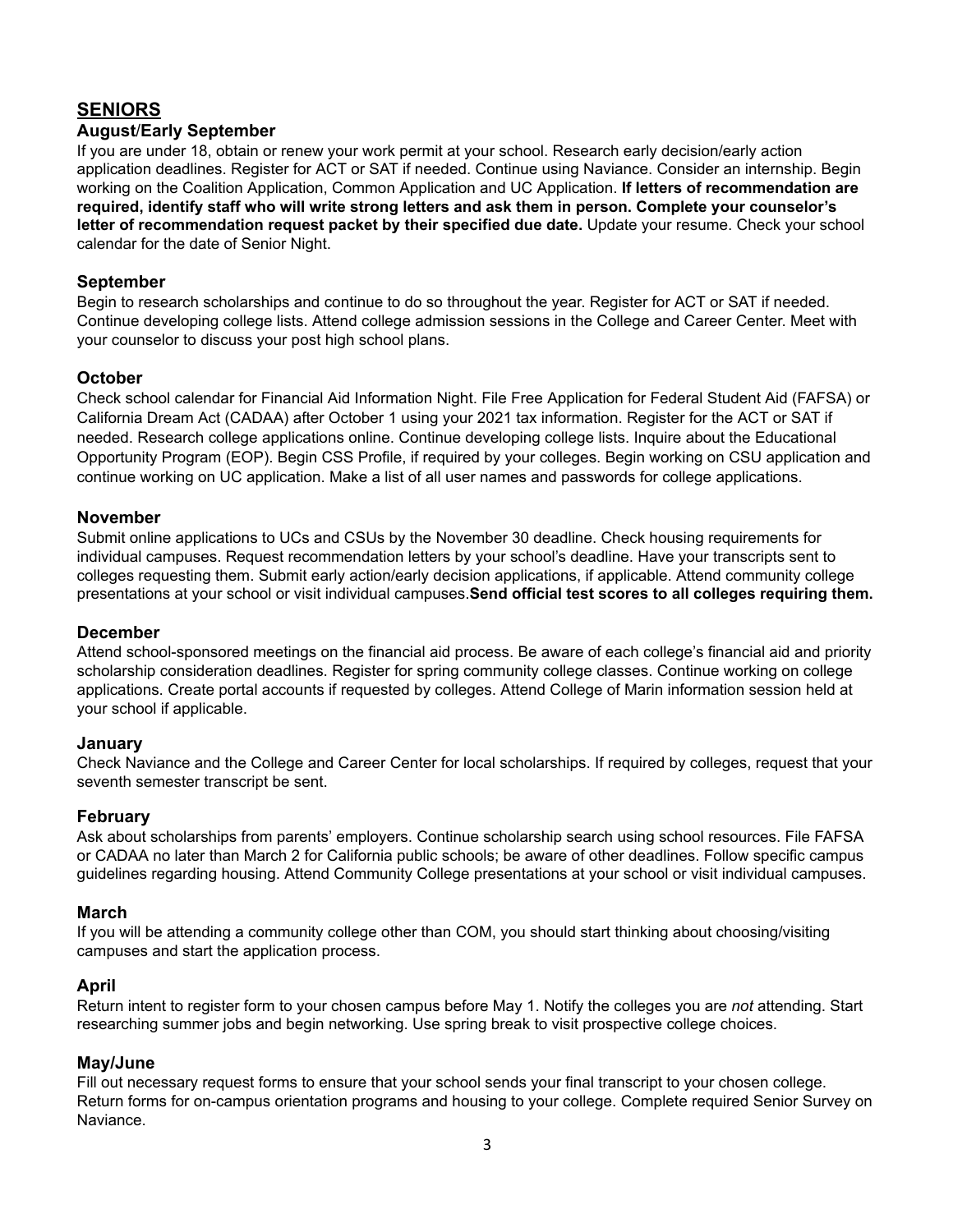# **Resources to Help You Plan for College**

### **COLLEGE AND CAREER CENTER & COUNSELING DEPARTMENT**

The College and Career Center should be the focal point of your college planning. The College & Career Specialist is available to assist you with your post high school plans or at any step along the way. The College & Career Specialist and your counselor have a wealth of information at their fingertips and stay abreast of the latest developments in college admissions by attending annual conferences and meetings with the University of California, California State University, California community colleges, private colleges, and out of state public colleges and universities.

Each of the Tam District high schools offer application and financial aid workshops in a computer lab or in the College and Career Center.

### **NAVIANCE**

Naviance Student is a comprehensive website designed to help students and parents learn about colleges and careers. Naviance also provides need-to-know information specific to your school, including college visits, evening events, and application requirements and deadlines. A link to Naviance is located on each school's website. **To login, students must select "Continue with Single Sign On" and input their Tam District email and password**. If you have difficulty logging on, please contact the College & Career Specialist. By utilizing Naviance, you have access to career interest inventories, college data, college research, scholarships, resume building and a variety of other services.

### **COLLEGE REP VISITS**

Representatives from many colleges come to our campuses each year to talk with students and to distribute information. The majority of college reps come during the fall semester. Check school notifications, Naviance, the school website and College and Career Center notices for dates and times. The representatives are an important contact for you with the admissions office; your local college rep may be the first reader of your application.

### **FINANCIAL AID**

The College & Career Specialist is available to guide you through the financial aid process and answer general questions. Check your school calendar to see if your school offers a Financial Aid Night.

### **SUMMER OPPORTUNITIES**

The College and Career Center has information on summer opportunities in the United States and abroad. Many of these opportunities are on college campuses. Check the files in the College and Career Center and attend the Summer Opportunities Fair if your school offers one.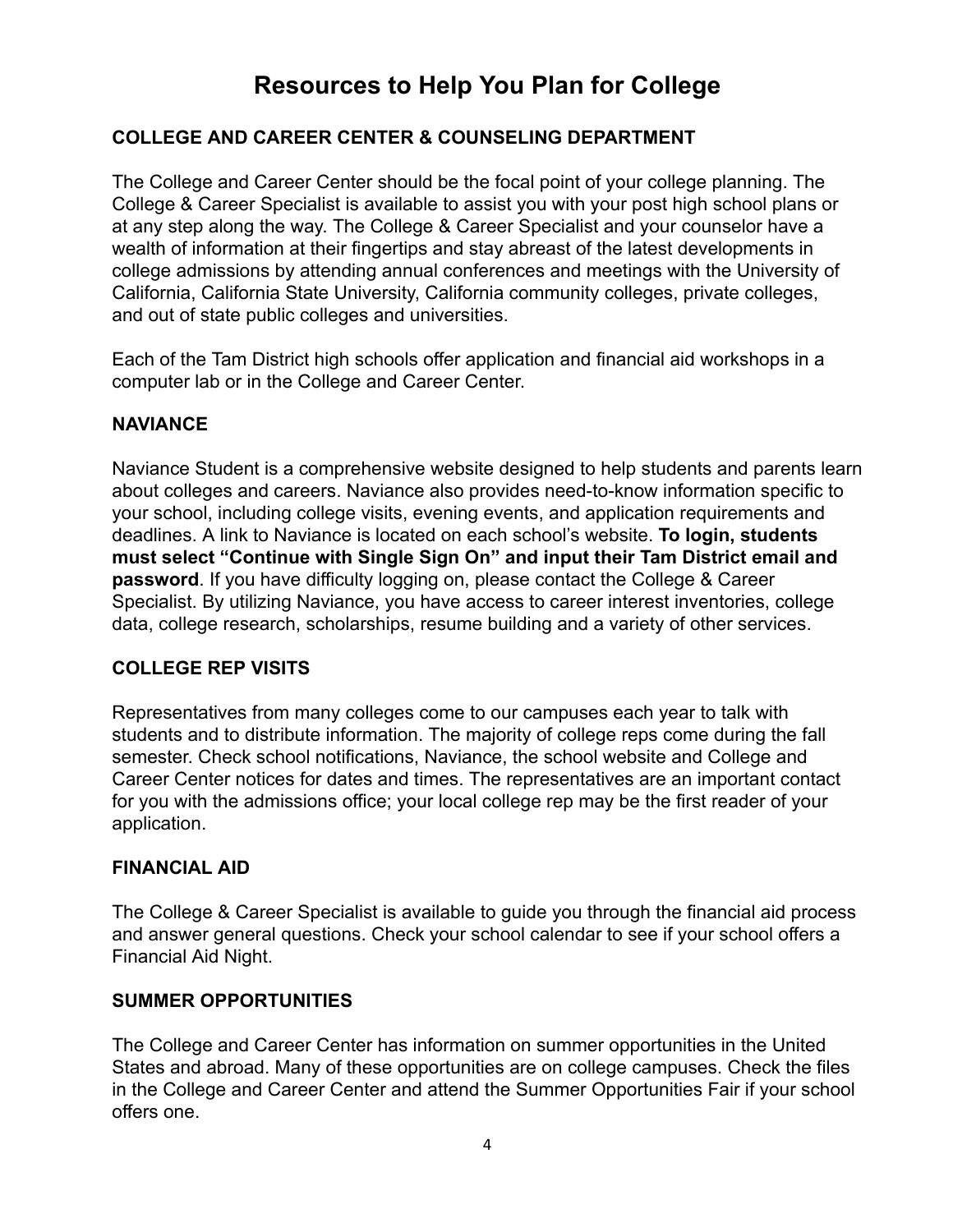# **Choosing a College**

### **Ask yourself these questions:**

- 1. Does the college have the academic programs I want? For example, does it have independent study programs, study abroad opportunities, January term?
- 2. Have I met the admission requirements for the schools I am considering?
- 3. How much can I afford to spend for an education?
- 4. What type of school do I want? (State or private institution; large university or small college; urban or rural setting)
- 5. Do I want to go away to college? How far?
- 6. Religious affiliation or non-sectarian?
- 7. How diverse is the student body?
- 8. What are the opportunities for academic and social contact with students and faculty?
- 9. Are housing accommodations readily available on or near the campus?
- 10.What are the extra-curricular activities and social life potentials?
- 11. Does the college offer my special interests such as athletic teams, fraternities and sororities?
- 12.How competitive is the admissions policy?
- 13.Does the college have a sports program that fits my needs?

### **MAKE A LIST**

Make a list of schools that interest you. Begin to group your lists into three clusters: reaches, matches and safeties.

**Reaches** are schools that admit students with grades and test scores substantially above your own, or have a very low admission rate.

**Matches** are colleges that admit students with grades and test scores that are near your own. Certain unpredictable colleges, due to large numbers of applicants, may be Reaches even if you meet their median statistics.

**Safeties** are schools that accept students with grades and test scores notably below your own. Colleges that you are interested in, and seem likely for acceptance.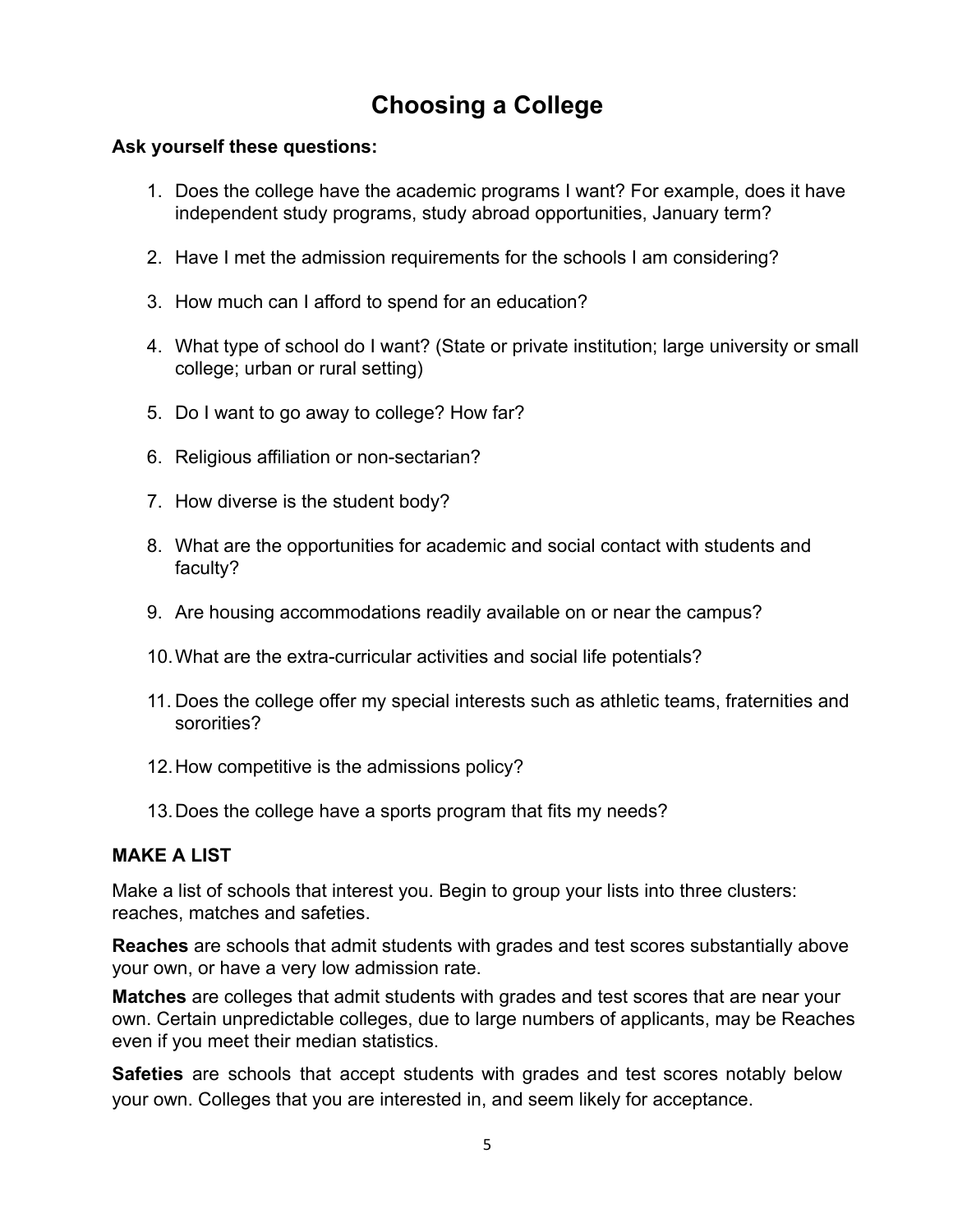Your largest category should be **Matches**. Make sure that all colleges on your list are schools you would attend if admitted. Keep narrowing down your choices until you have a list of around 8-10 schools where you wish to apply.

### **THE COLLEGE VISIT**

Visiting is one of the best ways to research colleges. You can learn a lot in several hours on a campus. You can schedule visits over the summer or during school vacations. You may also use up to three warranted absence days per year for college visits.

If the college conducts interviews, be sure to arrange one with the admissions office in advance. Take a tour of the campus, ask the students what they like and dislike about the school, sit in on classes and sample the food. Your counselor or College & Career Specialist may be able to give you the names of former students to contact.

If you are applying for financial aid, consider arranging an appointment with the financial aid office.

### **OTHER MEANS OF EXPLORING COLLEGES**

- You can learn a lot about colleges by talking with alumni, currently enrolled students and Tam District graduates who are attending college. It is particularly helpful to attend events at which local graduates return to talk about their college experiences.
- The internet is full of websites where students can take virtual tours, learn about financial aid, explore majors, visit college sites and more.
- Your parents have a big investment in your college career. You need to share your ideas about college with them and determine what kind of support you can expect.

### **COLLEGE SELECTION**

Do not assume that there is only one right college for you. One of the joys of American higher education is the tremendous breadth and variety in the type, size and location of colleges. There are more than 4,700 two- and four-year colleges in the United States and you could be very happy and receive an excellent education at many of them.

Always remember that you should look for a good "match" between the opportunities provided by the college and your own personal learning style, interests and needs.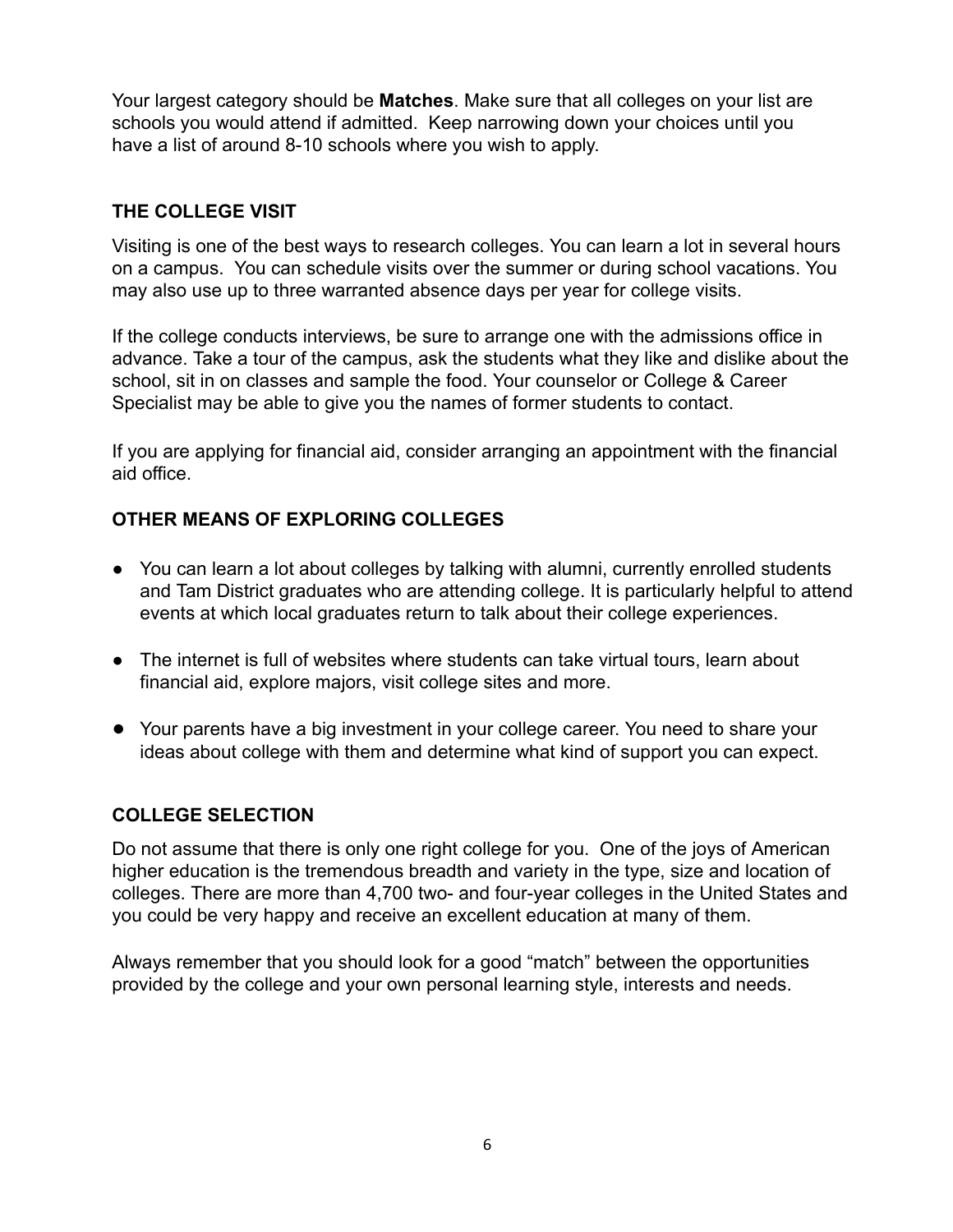# **Applications**

| <b>Application</b>                                                                                                                                               | <b>Filing Period</b>              | <b>Deadline</b>                     | Fee                                                                                  | <b>Transcript</b>                                                                                                                                                               |
|------------------------------------------------------------------------------------------------------------------------------------------------------------------|-----------------------------------|-------------------------------------|--------------------------------------------------------------------------------------|---------------------------------------------------------------------------------------------------------------------------------------------------------------------------------|
| University of California<br>(UC)                                                                                                                                 | November 1st<br>$-30th$           | November<br>30th                    | \$70 per<br>campus                                                                   | Send final transcript only in<br>June (Requires request<br>form in Counseling Office)                                                                                           |
| California State University<br>(CSU)                                                                                                                             | October 1st -<br>November<br>30th | November<br>30th                    | \$70 per<br>campus                                                                   | Send final transcript only in<br>June (Requires request<br>form in Counseling Office)                                                                                           |
| <b>Common Application</b><br>(One application that can<br>be submitted to over 800<br>colleges and universities)                                                 | Beginning<br>August 1st           | Varied<br>(September -<br>February) | $$25 - $90$<br>depending on<br>college                                               | <b>Current and Mid-Year</b><br>transcript sent automatically<br>when counselor invited to<br>the application; Final<br>transcript requires request<br>form in Counseling Office |
| Coalition for Access &<br>Affordability (One<br>application that can be<br>submitted to approx. 150<br>schools, but currently<br>only required at 3<br>colleges) | Open                              | Varied<br>(September -<br>February) | $$25 - $90$<br>depending on<br>college (Fee<br>waived for<br>low-income<br>students) | <b>Current and Mid-Year</b><br>transcript sent automatically<br>when counselor invited to<br>the application; Final<br>transcript requires request<br>form in Counseling Office |
| Other                                                                                                                                                            | Varied                            | Varied<br>(September -<br>February) | Varied                                                                               | Generally, but not always,<br>current and final transcript<br>(Requires request form in<br>Counseling Office)                                                                   |

### **Follow your college's application checklist**

**Fee Waivers** - Fee waivers are available through numerous groups (College Board, ACT, NACAC). Waivers can also be requested from the school to which a student is applying by contacting the admissions office. To inquire about how to qualify for fee waivers, contact your Counselor or College & Career Specialist.

**Additional Materials** - Schools may allow students to submit additional materials in a variety of forms from resumes, online profiles, video essays, and portfolios regardless of the major to which you apply. Make sure to read all your options carefully under admission requirements to each particular school. While many of these materials are optional, they can be beneficial to students who feel they would translate stronger through an alternative medium.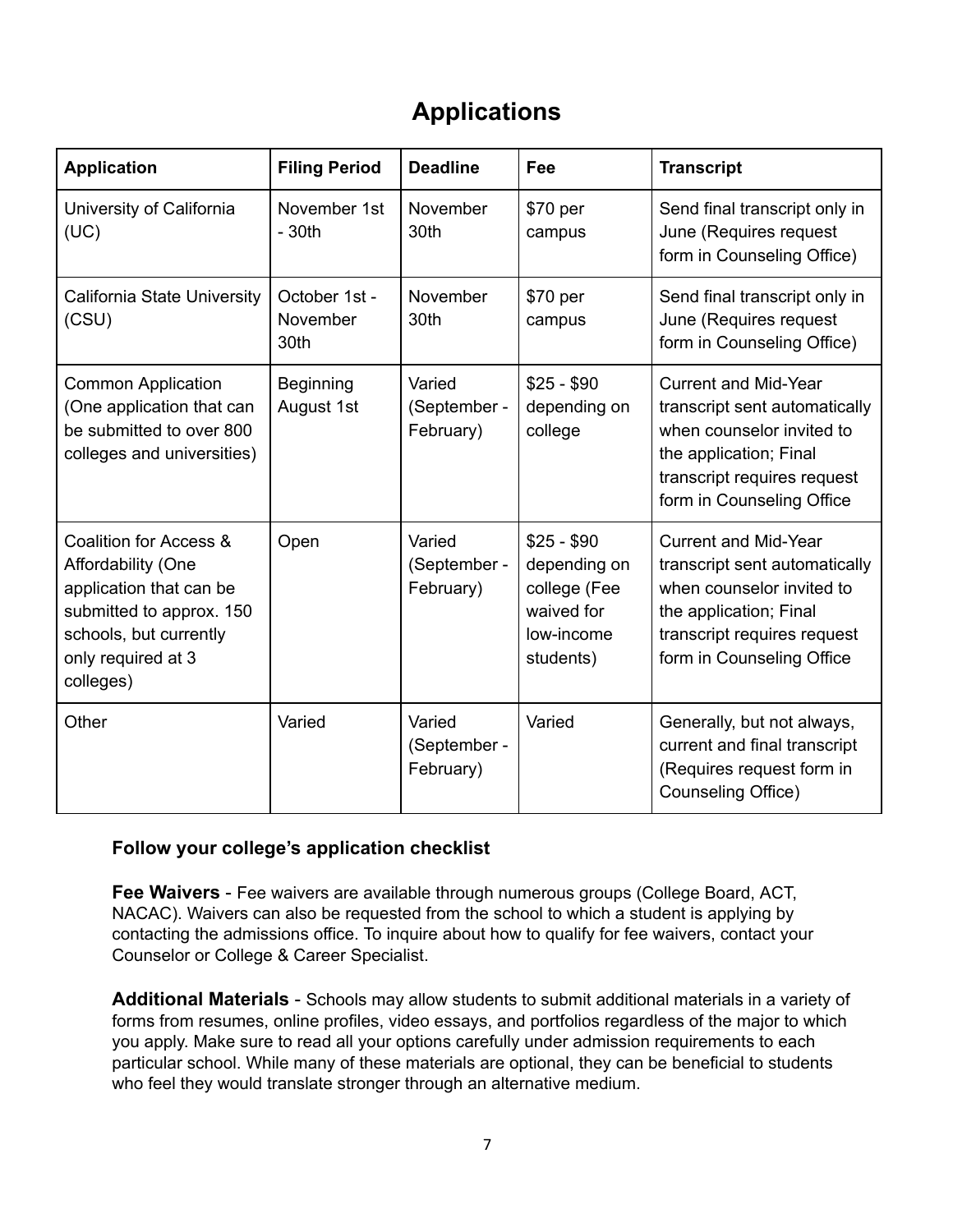### **LETTERS OF RECOMMENDATION**

Ask your counselor and teachers for recommendations **well in advance of deadlines**; **one month is the minimum period**. Teachers and counselors devote considerable time to writing these letters. Choose teachers who know you well and who will write the most positive recommendation.

- Check with your recommenders for what information they need to complete their letter of recommendation.
- If you are asking a person to write more than one recommendation, try to organize all the requests at one time even if the deadlines differ.
- Be sure to fill out the student part of the recommendation request form.
- Complete the FERPA section of the Common Application. We recommend all students waive their rights in this section.
- Most teachers and counselors prefer to submit their recommendations online. If paper forms are required, provide **stamped envelopes addressed to each college's office of admission.**
- About one week before the recommendation is due, drop by to see the teacher or leave a note in his or her mailbox to ask if you could provide further information. This courteous inquiry acts as a gentle reminder of the deadline.
- It takes considerable time to write a recommendation. The person who writes it has taken a special interest in you and the success of your application.
- Keep records of everything.
- Write thank-you notes to teachers, counselors and others who helped you.

### **THE ESSAY OR PERSONAL STATEMENT**

Your essay could be the highlight of your application, perhaps even the factor that tips the scale in your favor.

An essay takes a topic, whether it is earth shaking or an every-day occurrence, whether it is about you or something that is important to you, and examines it in personal terms.Think of the essay as a forum to display your individuality, creativity and above all your ability to communicate. Colleges want to know more about you than they can learn from transcripts or recommendations.

There is no right or wrong answer to an essay question. How you say something is just as important as what you say. Schools want you to tell them how you are different from their other applicants, but they look for well-written expressions as well. Make sure to read the directions carefully and answer the prompt completely.

### **VISUAL AND PERFORMING ARTS STUDENTS**

Check college websites for portfolio and audition requirements and consider attending the NACAC Performance and Visual Arts College Fair and National Portfolio Day.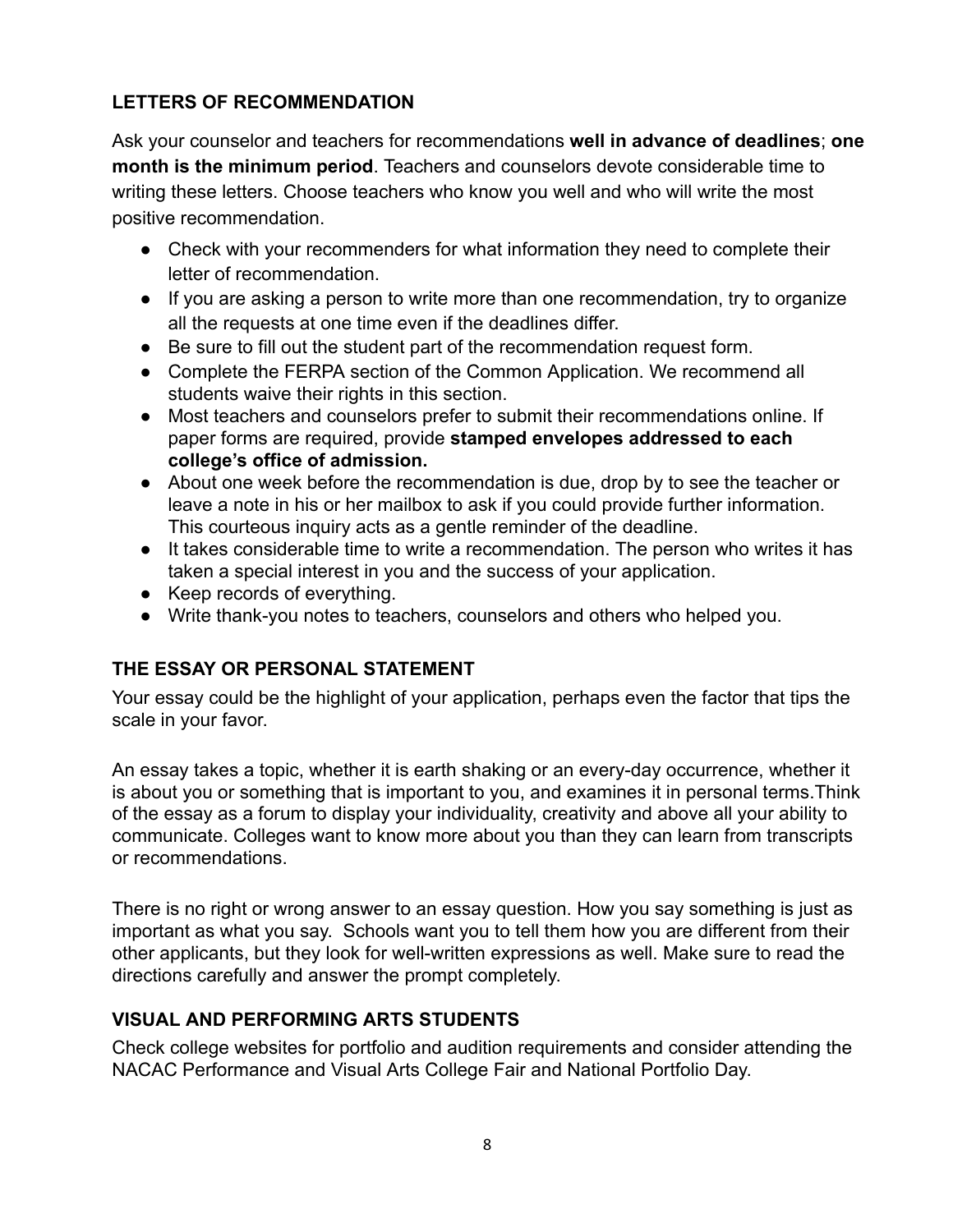### **THE INTERVIEW**

Very few colleges require an interview and for most it does not play a role in determining admission. It is, however, a good opportunity for the college and the applicant to get to know one another better. If you are visiting a campus, you may want to schedule an interview with the admissions office. For tips, see your College & Career Specialist.

### **ONCE YOU HAVE SUBMITTED YOUR APPLICATION**

- 1) Download a copy of all completed applications to keep for your records.
- 2) Check your email for first time login information.
- 3) Create your college specific portals and check them weekly. Most colleges will communicate important information to you via portals.
- 4) Send your SAT/ACT test scores (where required) to colleges from the testing agency.

### **FINANCIAL AID**

Don't wait to be admitted to apply for financial aid. Note: Some colleges have priority deadlines for specific scholarships. Financial aid is awarded on a first-come, first-served basis at many colleges.

Check the financial aid page online for each college or university. Review the necessary forms and determine if there is a priority deadline for filing your financial aid application.

Financial aid can come in three forms: Scholarships/grants, work-study, or student loans that must be repaid after the student is no longer enrolled in college.

### **THE CSS Profile**

The CSS Profile is used by some schools to determine your level of institutional aid. It is your responsibility to determine if your colleges require the Profile and to note all deadlines. You can register online at https://cssprofile.collegeboard.org/. There are fees to process and submit the Profile.

### **THE FAFSA, CALIFORNIA DREAM ACT, CAL GRANT GPA VERIFICATION FORM**

All students applying for federal and state aid must submit the **Free Application for Federal Student Aid (FAFSA).** The FAFSA application will become available October 1, 2022. You can apply online at https://studentaid.ed.gov/sa/fafsa. Check the deadlines for each of your colleges and submit on time. Students attending college in California and ineligible to complete the FAFSA should complete the California Dream Act Application.

In addition to the FAFSA or CADAA, **all** California schools require the **Cal Grant GPA Verification Form** in order to process the Cal Grant (state aid dollars). Unless you have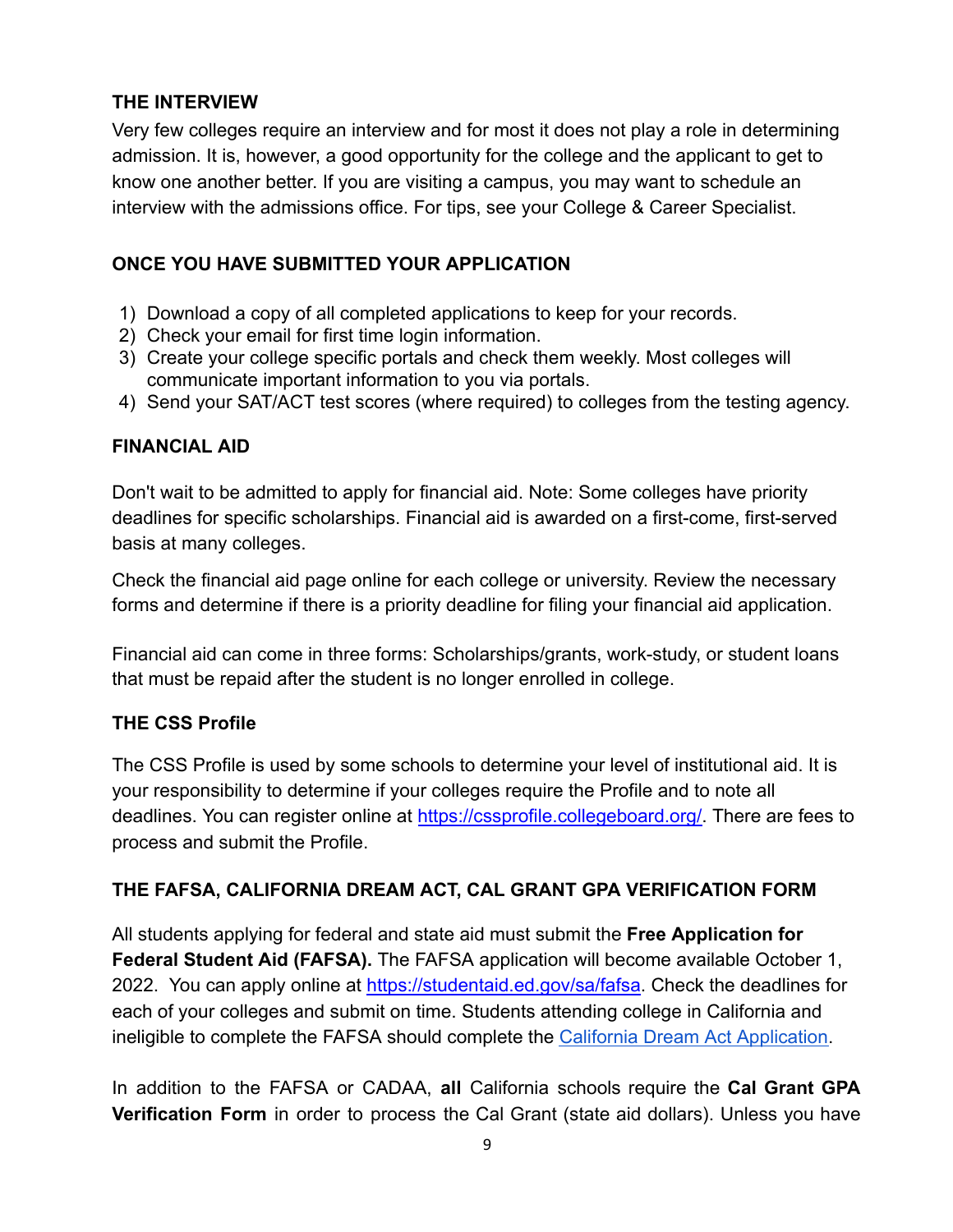opted out, your high school will submit an electronic GPA Verification Form on your behalf. Selection for a Cal Grant is based on financial need (as evidenced by the FAFSA submitted) and 10th and 11th grade unweighted GPA. Students should check their Cal Grant status after submitting the FAFSA.

### **WESTERN UNDERGRADUATE EXCHANGE (WUE)**

WUE is a program providing reduced tuition for many public schools in Western states. See inside back cover for more information.

### **OUTSIDE SCHOLARSHIPS**

The College and Career Centers maintain a list of scholarships on Naviance. Applications for local scholarships and scholarship resource books are available in your College and Career Center. Many websites are available for scholarship searches as well. See back cover for more information.

### **10,000 DEGREES**

10,000 Degrees maintains a financial aid resource library. Financial aid experts are available to help you research sources of assistance. For more information, visit: http://www.10000degrees.org/

### **TESTING**

Students may take either ACT, SAT or both as all colleges will accept either if they consider these exams as part of their admission review. Not all schools require admissions test, and for more information go to www.fairtest.org

We recommend taking the SAT in March or May or the ACT in April or June. In the senior year, consider retaking the ACT or SAT in the fall after additional preparation over the summer. Students may also take tests in November and December.

Due to the COVID pandemic, many schools are waiving or changing test requirements as testing has been largely unavailable in California in accordance with public health guidelines. For a complete list of school's testing policies please go to www.fairtest.org. UC and CSU have discontinued testing for admission purposes.

Students register online for the SAT at https://www.collegeboard.org/ or ACT at www.actstudent.org. Consider taking advantage of the four free score reports that can be sent to colleges at the time of registration or for a few days after the test. Otherwise, there is a fee to send your test scores to colleges. Fee waivers, if applicable, are available from your College & Career Specialist.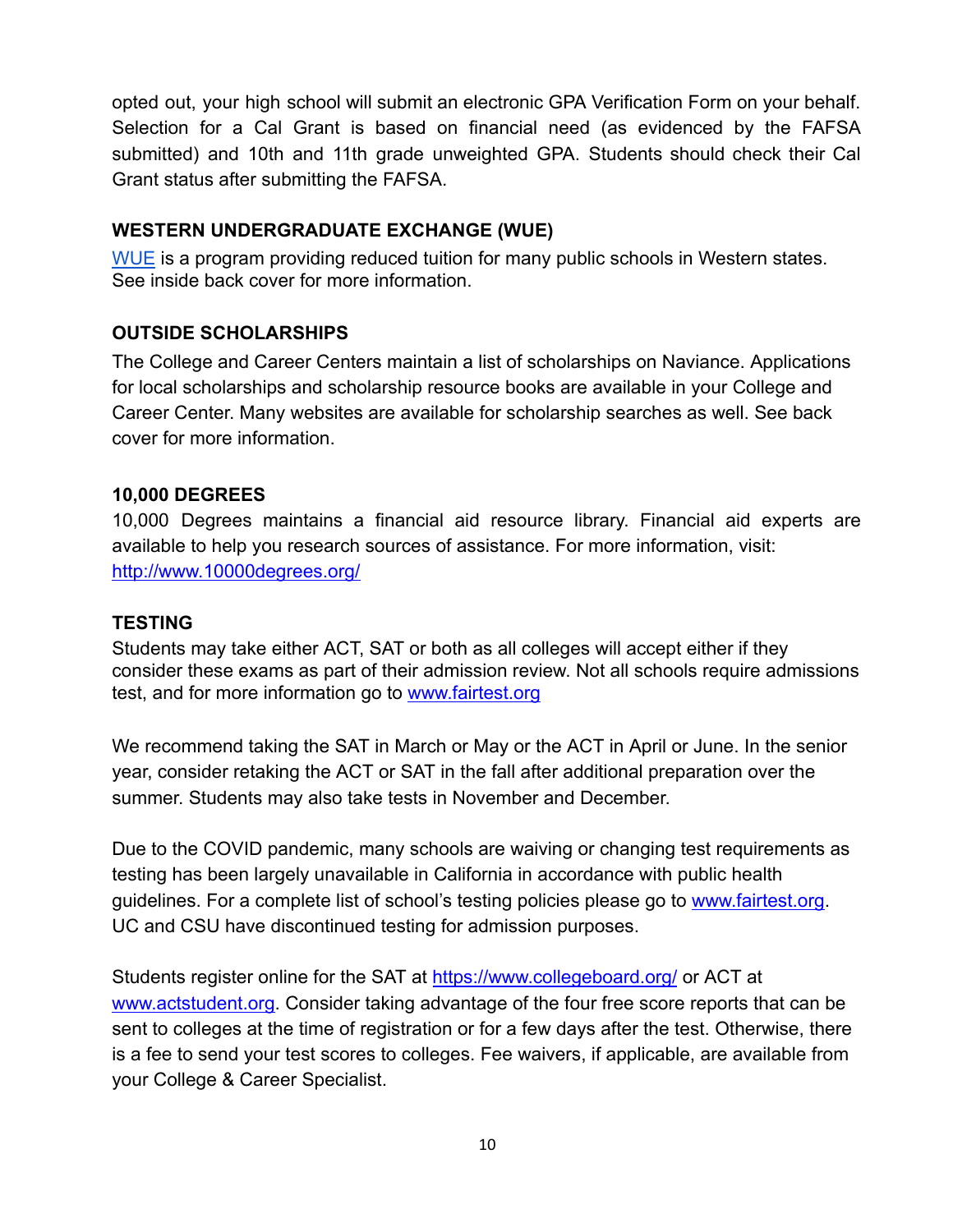# **SAT Versus ACT: A Comparison**

|                                             | <b>SAT</b>                                                                                                                                                                                                                                                 | <b>ACT</b>                                                                                                                                                                                                                       |
|---------------------------------------------|------------------------------------------------------------------------------------------------------------------------------------------------------------------------------------------------------------------------------------------------------------|----------------------------------------------------------------------------------------------------------------------------------------------------------------------------------------------------------------------------------|
| How often is it<br>administered?            | Seven times per year                                                                                                                                                                                                                                       | Seven times per year                                                                                                                                                                                                             |
| What is the test<br>structure?              | Four-section exam: Reading,<br>Writing and Language, Math, and<br>optional Essay.                                                                                                                                                                          | Five-section exam: English, Math,<br>Reading, Science, and optional Writing<br>test. An Experimental test is added on<br>certain dates and is clearly experimental.                                                              |
| What is the test<br>content?                | Math: up to trigonometry Science:<br>no specific science section<br>Reading/Writing: Evidence based<br>reading, data interpretation, revision<br>of writing in a variety (History, Lit,<br>Science, Humanities) of subjects.<br>Essay: an essay(optional)  | Math: up to trigonometry Science:<br>charts, experiments Reading: four<br>passages, one each of prose fiction,<br>social science, humanities and natural<br>science<br>English: stresses grammar<br>Writing: an essay (optional) |
| Is there a penalty<br>for wrong<br>answers? | <b>No</b>                                                                                                                                                                                                                                                  | <b>No</b>                                                                                                                                                                                                                        |
| How is the test<br>scored?                  | 200-800 per subject, added<br>together for a score of 400-1600<br>2-8 for the essay in 3 areas:<br>Reading/Analysis/Writing                                                                                                                                | 1-36 for each subject, averaged for a<br>composite score<br>1-36 for the Writing test                                                                                                                                            |
| Are all scores sent<br>to schools?          | Yes. However, a score reporting<br>option allows students to choose<br>which scores to release by test<br>date. We encourage students to<br>send all test scores to all<br>colleges they have applied to as<br>colleges will accept the highest<br>scores. | No. Only the score from one sitting is<br>sent at a time Students can choose<br>which schools will receive their scores<br>AND which scores the school will see.                                                                 |
| Are there other uses<br>for the exams?      | Scholarship purposes; certain<br>statewide testing programs                                                                                                                                                                                                | Scholarship purposes; certain state-<br>wide testing programs                                                                                                                                                                    |
| Best time to<br>register?                   | At least six weeks before the<br>test date                                                                                                                                                                                                                 | At least four weeks before the test<br>date                                                                                                                                                                                      |
| Need more<br>information?                   | The College Board<br>1-866-756-7346<br>https://www.collegeboard.org/                                                                                                                                                                                       | <b>ACT</b><br>$(319)$ 337-1270<br>https://www.actstudent.org                                                                                                                                                                     |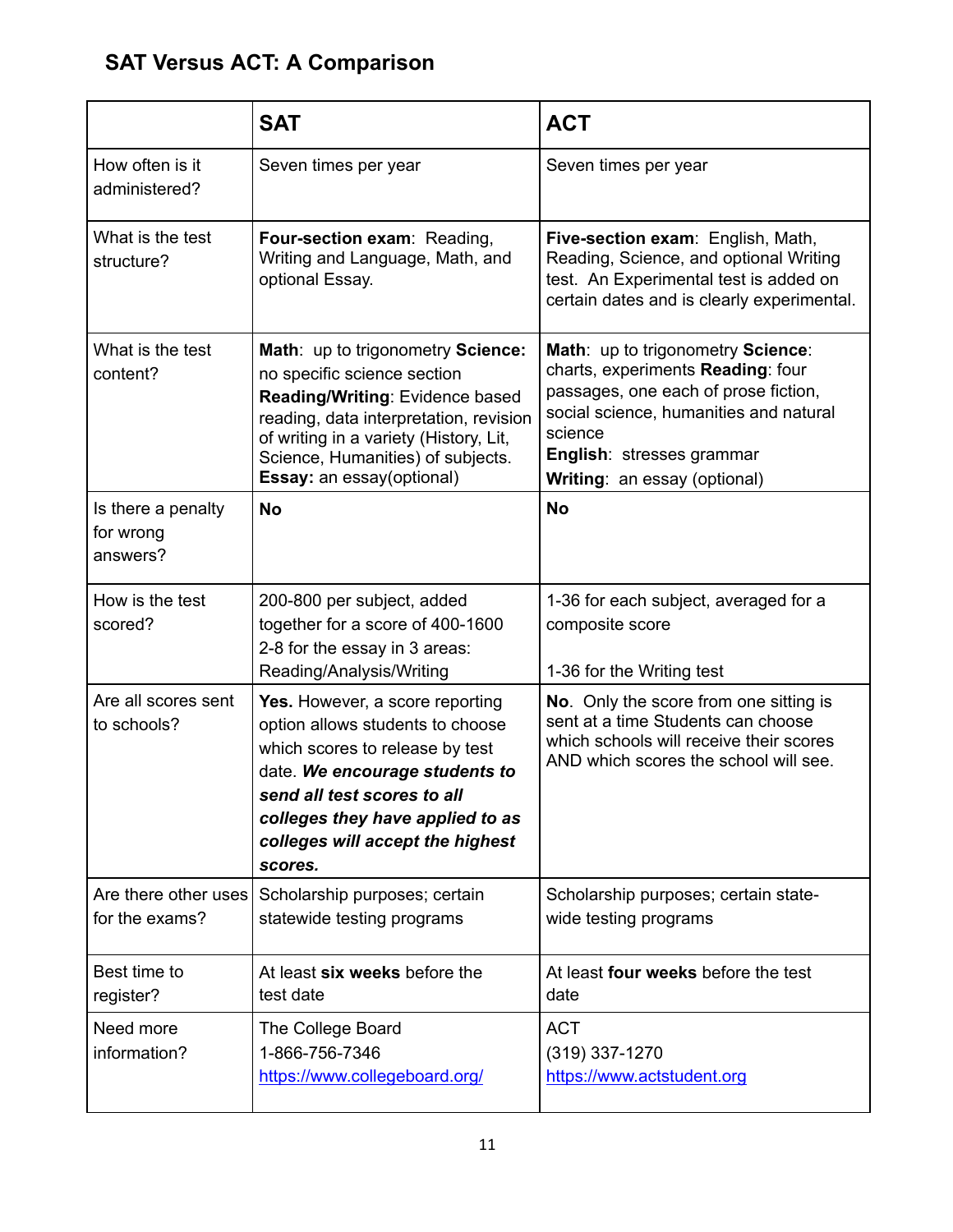| It costs nothing to apply and does not |
|----------------------------------------|
| have to be repaid!                     |
| www.csac.ca.gov or call (888) 224-7268 |
| www.calgrants.org                      |
| www.dream.csac.gov                     |

#### **CAL GRANT GUARANTEE:**

Every high school senior who graduates, meets the academic, financial and eligibility requirements and applies on time, is guaranteed a Cal Grant award to attend college.

**Cal Grant A** Entitlement awards can be used for tuition and fees at public and private colleges as well as some private career colleges. At CSU and UC schools, this Cal Grant covers up to the full system wide fees of \$5,742 and \$12,570 respectively. If you are attending a private college, it pays up to \$9,084 toward tuition and fees. To get this Cal Grant, you need to be working toward a two-year or four-year degree.

**Cal Grant B** Entitlement awards provide low-income students with a living allowance and assistance with tuition and fees. Most first-year students receive an allowance of up to \$1,656 for books and living expenses. After the freshman year, Cal Grant B also helps pay tuition and fees in the same amount as a Cal Grant A. For a Cal Grant B, your coursework must be for at least one academic year.

**Cal Grant C** These awards provide free money to students pursuing an occupational or technical program. Eligible students can use up to \$2,462 for tuition and fees and \$547 for books, tools, and equipment at any Cal Grant eligible private for profit or private nonprofit institution or up to \$1,094 at any California Community College. Funding is available for up to two years, depending on the length of your program and is for occupational or technical training programs of least four months in length.

**Cal Grant A and B Competitive Awards** are for students who are not eligible for the Entitlement awards. The main difference is that these awards are not guaranteed.

**Cal Grant A Competitive Awards** are for students with a minimum 3.0 GPA who are from low-and middle-income families. These awards help pay tuition and fees at qualifying schools with academic programs that are at least two years in length.

**Cal Grant B Competitive Awards** are for students with a minimum 2.0 GPA who are from disadvantaged and low- income families. These awards can be used for tuition, fees and access costs at qualifying schools whose programs are at least one year in length. If you get a Cal Grant B Competitive Award it can only be used for access costs in the first year. These costs include living expenses, transportation, supplies and books. Beginning with the second year, you can use your Cal Grant B Competitive Award to help pay tuition and fees at public or private four- year colleges or other qualifying schools.

#### **All Cal Grant applicants must:**

- be a graduating high school senior or recent graduate
- be U.S. citizens or eligible noncitizens
- be California residents
- attend a qualifying California school
- meet U.S. Selective Service requirements
- submit the FAFSA and GPA Verification by March 2nd
- be enrolled at least half time
- maintain satisfactory academic progress
- have family income and assets below the established ceilings which are set each year
- **not** be in default on any student loan
- **not** owe any federal or state grant refund

For all Cal Grants, you must file the FAFSA or the California Dream Act Application. **The GPA Verification Form will be filed electronically by your school unless you have opted out.**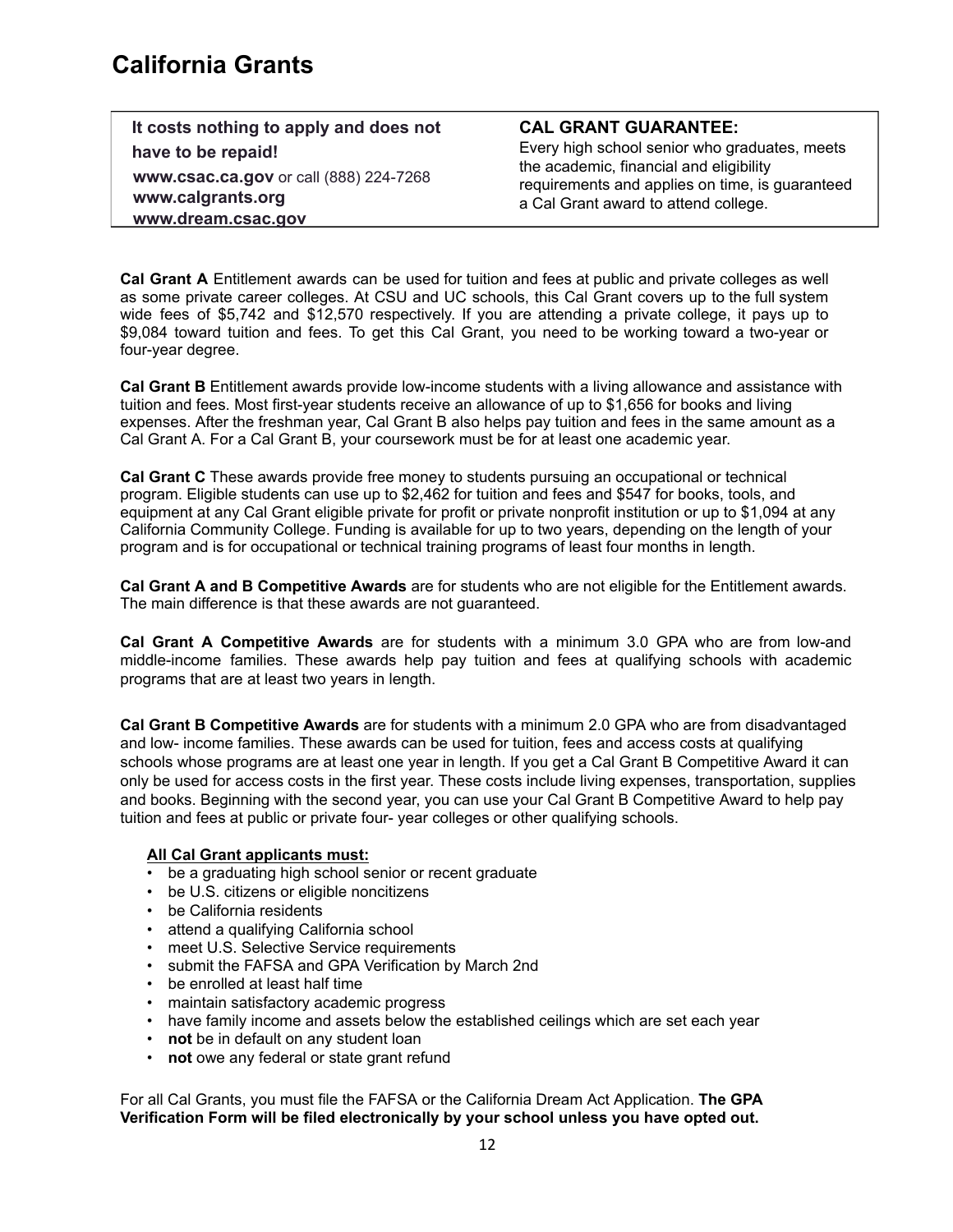# **How much does college cost?**

Average per-year cost of attendance comparison chart by institution type

| 2021-22                                   | Community<br>College     | <b>California State</b><br>University (CSU) | University of<br>California (UC)         | Private /<br>Independent                      |
|-------------------------------------------|--------------------------|---------------------------------------------|------------------------------------------|-----------------------------------------------|
| <b>Registration Fees &amp;</b><br>Tuition | $$1,197 -$<br>\$1,636    | $$5,742+$<br>campus-based fees              | $$12,570 +$<br>campus-based fees         | $$31,788 -$<br>\$60,963                       |
| Books/Supplies                            | ~52,002                  | ~51,486                                     | ~51,300                                  | ~52,002                                       |
| Room & Board                              | $$5.247 -$<br>\$13,779   | $$10,758 - $17,360$<br>On campus housing    | \$14,730 - \$18,887<br>On campus housing | \$13,082-<br>\$19,050<br>On campus<br>housing |
| Transportation                            | $\sim$ \$1,587           | ~51,587                                     | ~51,587                                  | $\sim$ \$1,587                                |
| <b>Personal Expenses</b>                  | ~51,480                  | $$1,010 - $2,774$                           | $$1,386 - $1,854$                        | ~51,480                                       |
| TOTAL                                     | $$11,513 -$<br>\$20,4843 | \$21,397 - \$31,484                         | \$32,310 - \$38,478                      | \$49,939 -<br>\$78,209                        |

(Subject to change, based off of 2021 info)

- *● Registration fees and tuition are based on full-time enrollment for California residents. Fees and tuition are subject to change without advance notice.*
- *● The cost of books and supplies, transportation, and personal expenses are estimates that may vary from campus to campus.*
- Total expenses may be less for students living at home. Financial aid is available to help students *cover some of the college costs.*

### **What kind of Financial Aid can I receive?**

Financial aid programs for undergraduate students:

#### **Loans that must be repaid:**

Subsidized:\$3,500-\$5,500 interest is paid by the government on behalf of students until they graduate or enroll below half-time Unsubsidized: \$2,000 - \$7,000 student is responsible for paying the interest rate during all periods. Parent PLUS :Awarded up to the cost of attendance. Credit approval required

#### **Scholarships**

Aid that does not need to be repaid and is based on academic achievement and/or other criteria such as community involvement.

**Grants (no need to repay)** Pell Grant: \$672-\$6,495 SEOG: \$100-\$4,000 Cal Grant A: \$5,742- \$12,570 Cal Grant B: \$7,389-\$14,226 Cal Grant C (Community Colleges/Vocational):\$1,094- \$2,462 EOP Grant: \$100- \$1,000 Institutional Grant: varies by school

#### **Work Study**

Aid earned through part-time work on campus. Award amounts vary by college and eligibility status Contact the office of financial aid at each college for more information

#### **How can I apply for aid?**

**File the right application(s):** FAFSA or CA Dream Act **AND** CSS Profile - (if applicable) only private schools require this

> **Submit graduation verification** for Cal Grant eligibility https://mygrantinfo.csac.ca.gov/

**Submit any follow-up documents that your college asks for.** 

**Annual FAFSA/ CA Dream Act Priority Deadline:** March 2 for UC/CSU/Community Colleges (will vary for out of state/private schools) re-apply each year and maintain satisfactory grades.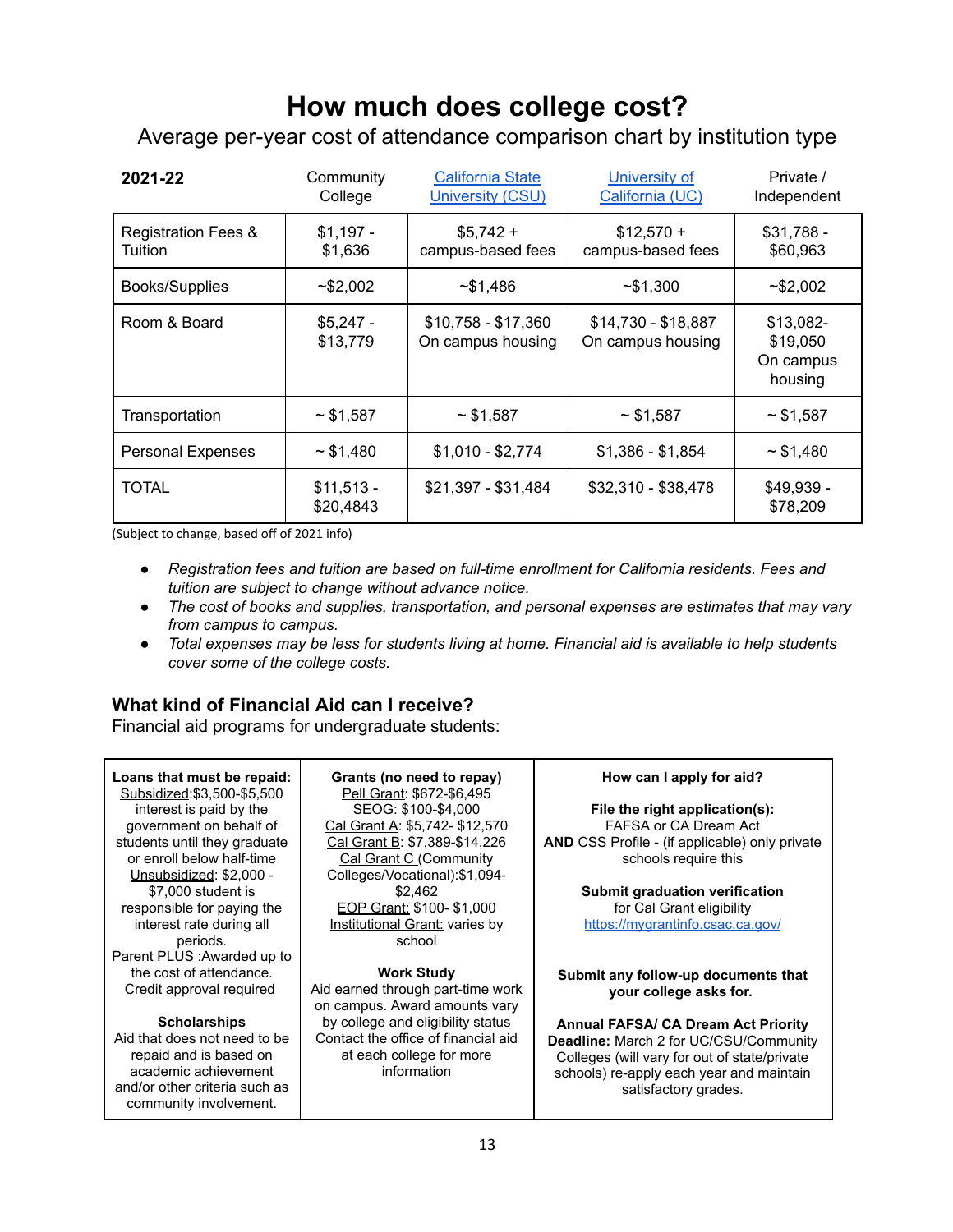# **COMMUNITY COLLEGES**

### **ADMISSION REQUIREMENTS**

You may attend any California Community College in the state. If you have a high school diploma, you are admitted regardless of your age, prior course work or grades. If you do not have a high school diploma, you are admitted if:

- a. you are eighteen years of age or older, or
- b. you have successfully passed the California High School Proficiency Examination, or
- c. you have successfully passed the GED (General Education Development) Examination.

Current high school students who would like to take classes at College of Marin need to complete a CCP form by logging into their COM portal.

#### **LOCAL COMMUNITY COLLEGES**

#### **College of Marin Campuses:**

KENTFIELD, 835 College Avenue, Kentfield 94904-2590; (415) 457-8811 INDIAN VALLEY CAMPUS, 1800 Ignacio Blvd, Novato 94949; (415) 457-8811

#### **Nearby Community Colleges:**

BERKELEY CITY COLLEGE, 2050 Center Street, Berkeley 94704-1205; (510) 981-2800 CITY COLLEGE OF SAN FRANCISCO, 50 Phelan Ave., E200, San Francisco 94112-1898; (415) 239-3000 LANEY COLLEGE, 900 Fallon Street, Oakland 94607-4893; (510) 834-5740 MERRITT COLLEGE, 12500 Campus Drive, Oakland 94619-3196; (510) 531-4911 NAPA VALLEY COLLEGE, 2277 Napa-Vallejo Hwy., Napa 94558-6236; (707) 253-3000 SANTA ROSA JUNIOR COLLEGE, 1501 Mendocino Avenue, Santa Rosa 95401; (707) 527-4011

#### **These community colleges have dorms or off-campus housing.**

For details visit https://www.cccco.edu/Students/Support-services/College-Dormitories-and-Housing

| Coalinga           | West Hills College           | www.westhillscollege.com/coalinga                                       | (559) 934-2373                   |
|--------------------|------------------------------|-------------------------------------------------------------------------|----------------------------------|
| Eureka             | College of the Redwoods      | http://www.redwoods.edu/housing                                         | (559) 934-2373                   |
| Mammoth Lake       | Cerro Coso Comm College      | www.mammothstudentapartments.com                                        | (760) 934-5215                   |
| Quincy             | <b>Feather River College</b> | http://www.frc.edu/housing/                                             | (530) 283-9414                   |
| Redding            | Shasta College               | https://www.shastacollege.edu/student-life/dorms/                       | (530) 242-7739                   |
| Reedley            | <b>Reedley College</b>       | https://www.reedleycollege.edu/campus-life/residence-hall/index.html    | (559) 638-0300                   |
| Rocklin            | Sierra College               | https://www.sierracollege.edu/student-services/campus-services/dorm.php | (916) 660-7389                   |
| San Luis<br>Obispo | Cuesta College               | https://www.slostudentliving.com/<br>www.mustangvillage.com             | (805) 544-4540<br>(805) 783-0184 |
| Santa Barbara      | Santa Barbara City College   | www.tropicanagardens.com                                                | (805) 968-4319                   |
| Sonora             | Columbia College             | http://californiastudenthousing.net/                                    | (209) 533-3039                   |
| Susanville         | Lassen College               | www.lassencollege.edu                                                   | 530) 257-6181                    |
| Taft               | <b>Taft College</b>          | https://www.taftcollege.edu/campus-life/residence-hall/cougar-dorm/     | (661) 763-7700                   |
| Weed               | College of the Siskiyous     | http://www.siskiyous.edu/lodges/                                        | (530) 938-5237                   |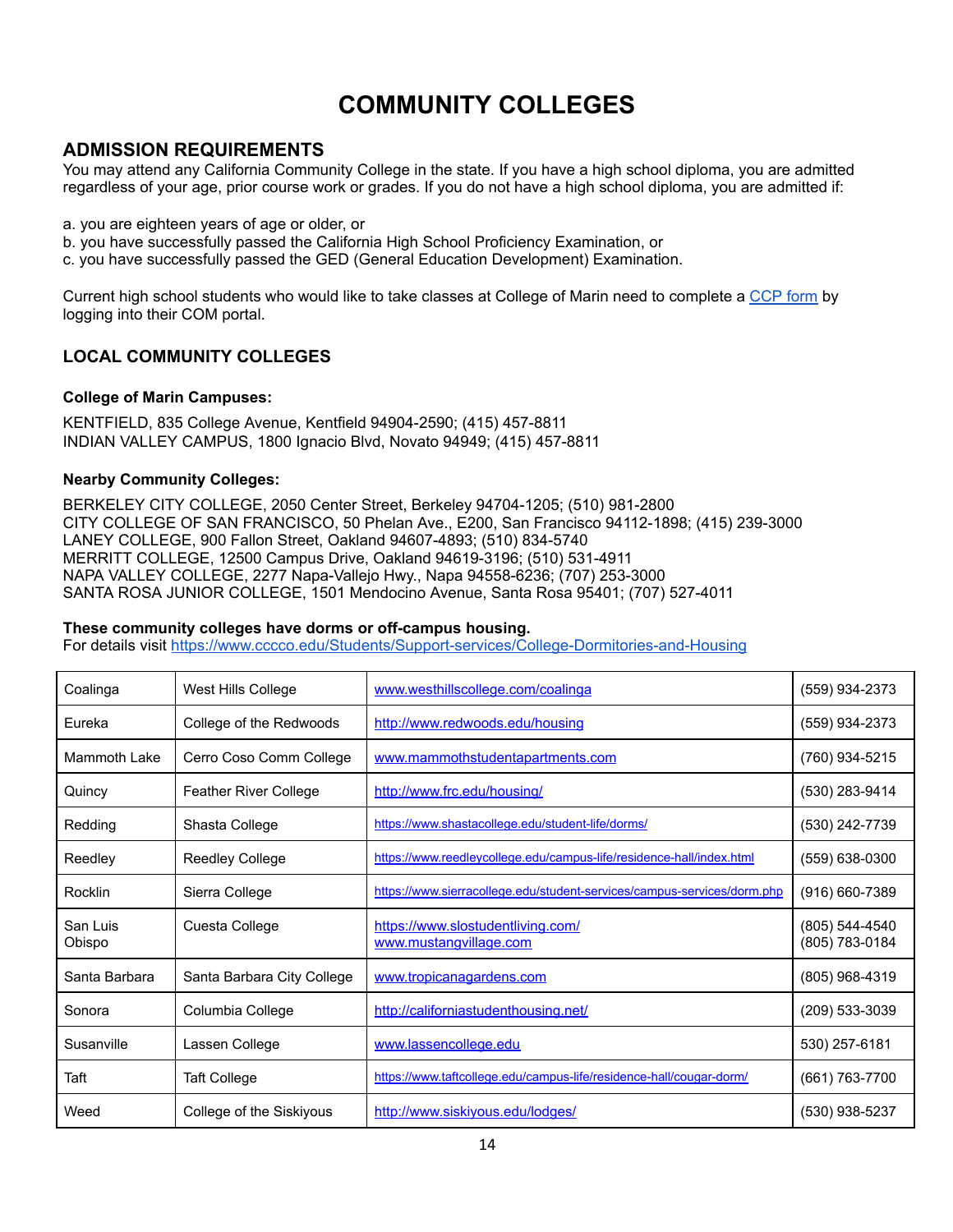# **California Community Colleges by County**

For fast access to these 113 colleges, visit

https://www.cccco.edu/Students/Find-a-College/College-Alphabetical-Listing

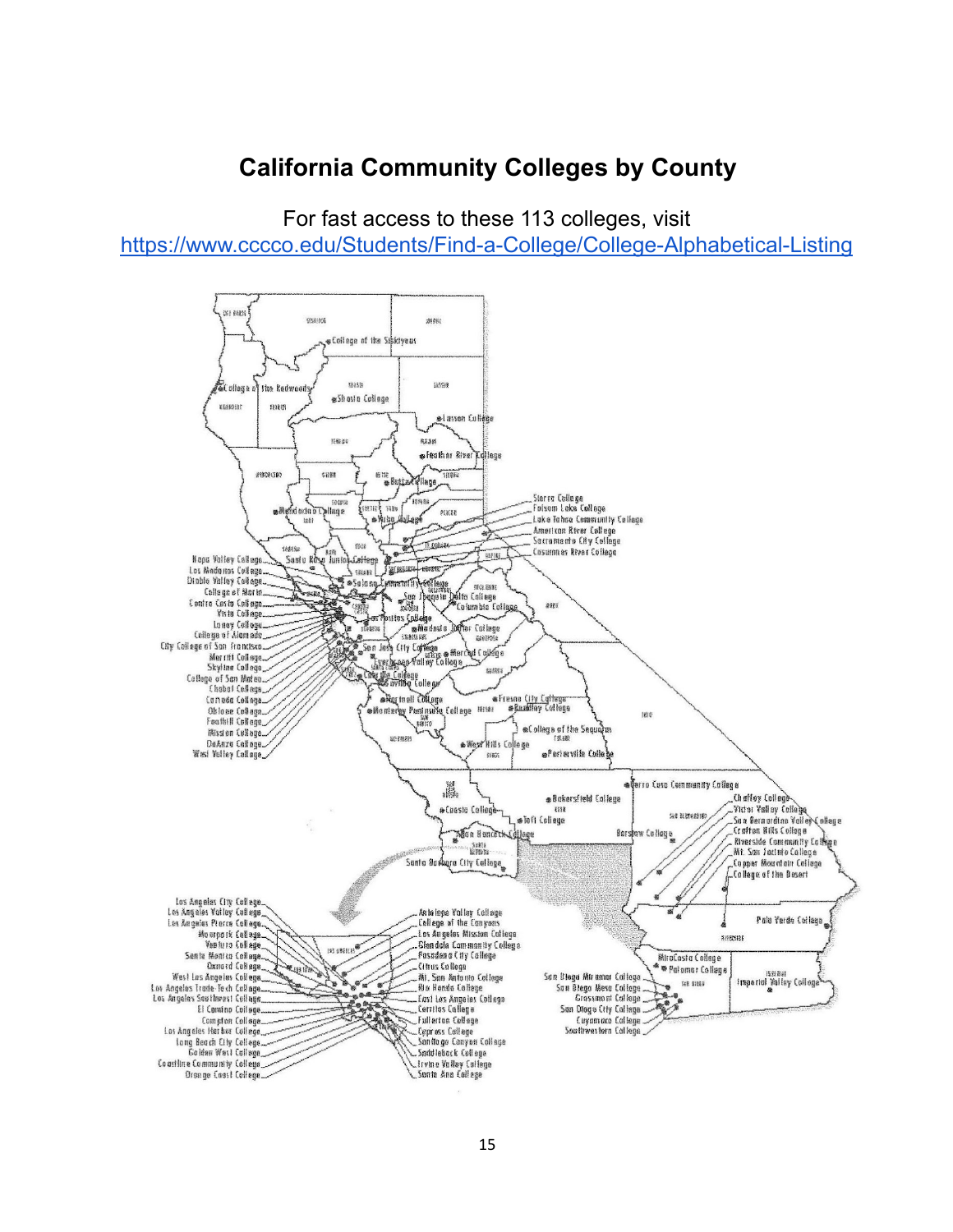### **FAQs about California Community Colleges**

#### **1. What is the cost to attend community college?**

**A:** Currently, the fee is \$46 per unit for California residents. There are some additional fees per campus for such things as the Health Center and student body fees.

#### 2. I plan to attend a community college, then transfer to earn my Bachelor's degree from a four- year **college. How long will this take?**

**A:** In most cases, you must earn a total of 60 transferable units in required subject areas and maintain the minimum grade point average required by the college you plan to attend. How long this takes is up to you. Some students who take a full-time course load may transfer in two years or less. You don't have to do it in two years. The key to transferring is meeting the specific requirements of the college you are targeting for transfer. Students may transfer to private schools and out-of-state universities with less than 60 units.

#### 3. I was eligible for UC and CSU when I graduated from high school; do I still need 60 units to **transfer?**

**A:** It depends. In general, UC campuses will only accept students who transfer with junior standing (60 units). Check each UC and CSU website for lower division transfer information. There is some variance among campuses, but most require students to have 60 transferrable units.

#### 4. Will I need to take the SAT or ACT test to transfer, if I do not take it while in high school?

**A:** For the UC/CSU systems, no, you will not need an SAT or ACT test score, just the appropriate number of units, required courses and grade point average. If you are looking at private colleges or out-of- state publics, you will need to check with them for their individual testing policies. This policy may differ for students planning to participate in athletics at a four-year college.

#### **5. What is the IGETC?**

**A:** This is an acronym for "Intersegmental General Education Transfer Curriculum." It is a series of courses prospective transfer students attending California community colleges may complete to satisfy the lower division general education requirements at both the UC and CSU systems. However, if you intend to transfer into a major that requires extensive lower division preparation, such as engineering or the physical or natural sciences, you should concentrate on completing the many prerequisites for the major that the college uses to determine eligibility for admission. Please meet with a community college counselor to discuss the IGETC further.

#### 6. Is it easier to transfer to a certain UC, if I attend a community college closer to that UC?

**A:** All UCs have articulation agreements with all community colleges that outline general education and major requirements. You can find these outlined on the ASSIST website (www.assist.org). When applying to UCs, students from California community colleges have admissions priority over all other prospective transfer students, including those from four-year institutions.

Six of the UCs nine undergraduate campuses offer guaranteed admissions to California community college students who meet specific requirements, under the Transfer Admission Guarantee (TAG) program. Students in the TAG program can receive early review of their academic records, early admission notification and specific guidance on major preparation and general education coursework.

#### 7. What if I don't want to transfer but want to learn a certain skill at a community college?

**A:** California community colleges have a wide range of opportunities for many students. All of them offer what is known as Certificate Programs, where a certain prescribed set of classes is completed and a certificate issued to show a prospective employer that the training in that area has been completed. These programs are far-reaching, from automotive technology to culinary arts to court reporting, and you can search for programs at https://www.cccco.edu/ Some students will earn a certificate AND transfer. The possibilities are endless! For COM Career Education, visit www.marincareers.com.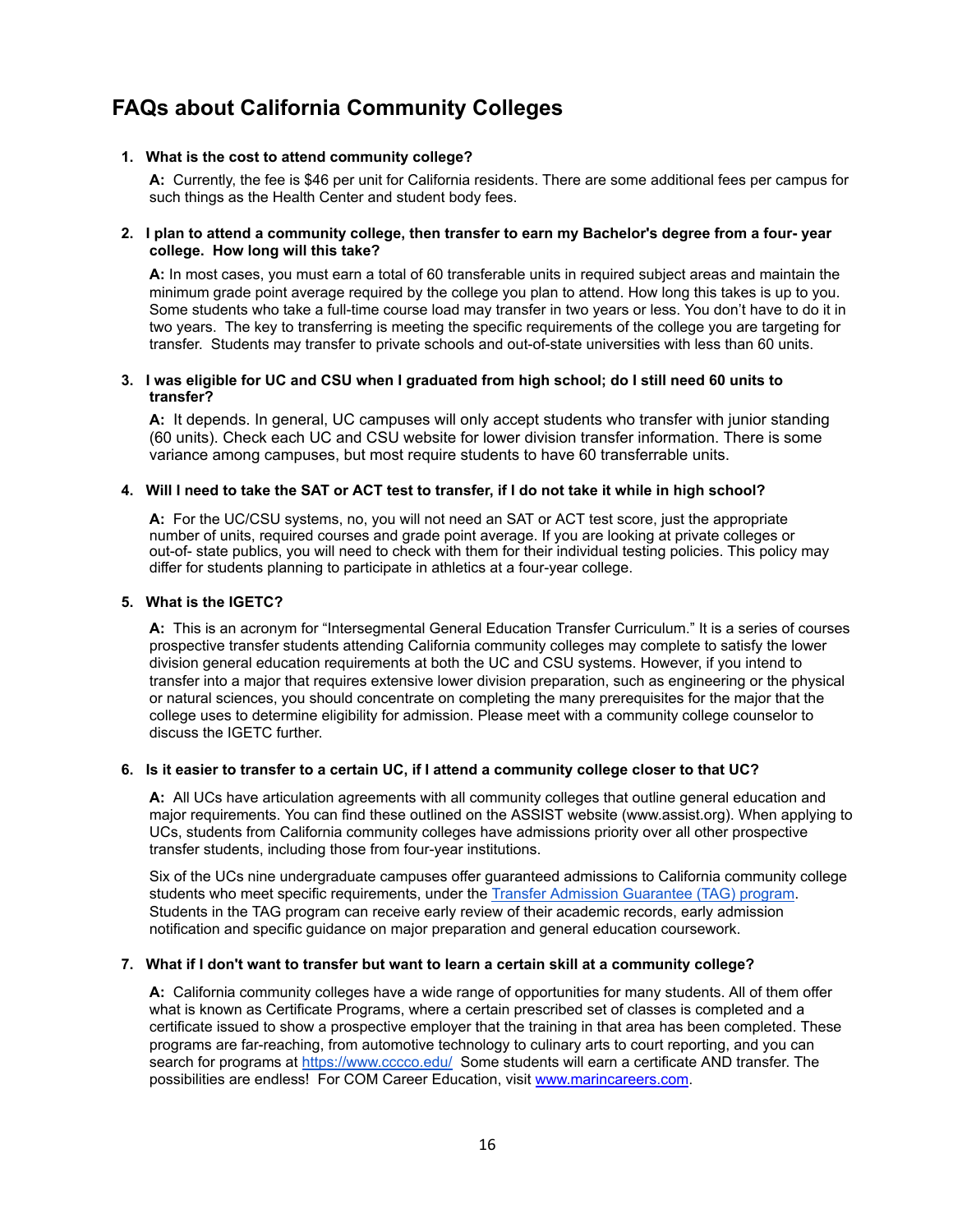# **ABOUT THE CSU**

**The California State University** is the largest system of higher education in the nation. Its 23 campuses and 8 off-campus centers extend from Arcata, located about 300 miles north of San Francisco, to San Diego. The oldest campus is San Jose State, founded in 1857, while the newest is CSU Channel Islands, which was founded in 2002. The **CSU** produces 50 percent more business graduates, computer scientists and engineers than all other California universities and colleges combined. CSU also prepares two-thirds of the state's public school teachers educated in California. The applications are available electronically at **https://www2.calstate.edu/apply**

**CSU Maritime Academy,** located in Vallejo, is home of the Training Ship Golden Bear. Founded in 1929, it is a small undergraduate college offering degrees and professional licenses in engineering, technology, business and marine transportation (1,149 students). **www.csum.edu**

**CSU Bakersfield** offers broad educational and cultural opportunities to residents in the southern San Joaquin Valley (11,397 students). **www.csub.edu/**

**CSU Channel Islands,** the newest campus in the CSU system, offers access to many coastal recreation areas. Emphasis is placed on creating a learning centered environment with faculty and staff (6,943 students). **www.csuci.edu/**

**CSU Chico,** a residential campus and cultural center for northcentral California, set in a charming small town atmosphere, provides an emphasis on academic excellence, close interaction with professors and a vast array of co-curricular activities (16,630 students). **www.csuchico.edu/**

**CSU Dominguez Hills,** a contemporary, tree-shaded campus adjacent to the South Bay area of Los Angeles, offers comprehensive academic opportunities to address the needs of both traditional and nontraditional students (17,763 students). **www.csudh.edu/**

**CSU East Bay,** located in the East Bay hills, overlooks the culturally rich San Francisco Bay area. It offers 51 professional or research-based graduate degrees, concentrations and 12 graduate credentials (14,641 students). **www.csueastbay.edu/**

**CSU Fullerton,** serves the Orange County area with a full range of academic and cultural programs. It is recognized as one of the five most accessible universities in the nation for students with physical disabilities (41,408 students). **www.fullerton.edu/**

**CSU Long Beach,** a comprehensive urban university is located a short distance from the ocean on a scenic hilltop (39,359 students). **www.csulb.edu/**

**CSU Los Angeles,** a contemporary hilltop campus a short distance from the Los Angeles Civic Center, offers diverse academic and cultural opportunities in (26,342 students). **www.calstatela.edu/**

**CSU Monterey Bay** opened in fall 1995 on 1,300 acres of the former Fort Ord Army Base north of Monterey. The campus provides innovative, multidisciplinary programs in five academic cluster areas: visual & performing arts and related humanities; marine, atmospheric and environmental sciences; languages, cultures and international studies; business, education (6,871 students). **www.csumb.edu**

**Cal State Northridge,** a large suburban campus in the San Fernando Valley (northwest of Los Angeles) offers a full range of coursework (38,815 students) **www.csun.edu/**

**CSU San Marcos,** located 30 miles north of San Diego, serves freshmen through graduate students on a state-of-the-art campus (14,643 students). **www.csusm.edu/**

**CSU San Bernardino,** offers small classes on a picturesque campus at the foot of the San Bernardino Mountains (19,904 students). **www.csusb.edu/**

**CSU Stanislaus** is an intimate yet modern campus between San Francisco and Yosemite in the Central Valley. The area offers access to many year round recreational activities. This campus, recognized for its beauty, tranquility and safety, provides a superb atmosphere conducive to learning. Challenging programs are available in humanities, sciences, education, business and the arts (10,741 students). **www.csustan.edu/**

**California State Polytechnic University, Pomona,** located 35 miles southeast of downtown Los Angeles, specializes in agriculture, business, education, engineering, environmental design, liberal arts, sciences and hospitality management (29,704 students). **www.csupomona.edu/**

**California Polytechnic State University, San Luis Obispo** is located in the coastal hills between Monterey and Santa Barbara. Its "learn by doing" approach prepares students for careers in applied and technical fields (22,287 students). **www.calpoly.edu/**

**CSU Fresno,** located in the rich heartland of the San Joaquin Valley, is a campus on the move. The campus offers instruction in the arts, liberal studies, sciences and agribusiness (25,341 students). **www.csufresno.edu/**

**Humboldt State University,** located in the bayside town of Arcata, offers a friendly, informal environment in the redwood country of California's northern coast (6,431 students). **www.humboldt.edu/**

**Sacramento State University,** with its park-like setting in the state capital next to the American River, offers broad educational programs, including opportunities for experience in state government (31,451 students). **www.csus.edu/**

**San Diego State University,** with its mission style architecture, offers a full array of coursework from bachelor's through joint doctoral programs (35,578 students). **www.sdsu.edu/**

**San Francisco State University,** known for its innovation in teaching, an evolving curriculum and commitment to hands-on teaching is an urban, multicultural university with strong liberal arts and professional programs (27,075 students). **www.sfsu.edu/**

**San José State University** offers well-regarded academic and professional programs. Numerous SJSU graduates work for Silicon Valley firms (33,025 students). **www.sjsu.edu/**

**Sonoma State University** is a recognized leader in blending technology with liberal arts and sciences. The University offers small classes and emphasizes learning through relationships among students, faculty and the world (7,807 students) **www.sonoma.edu**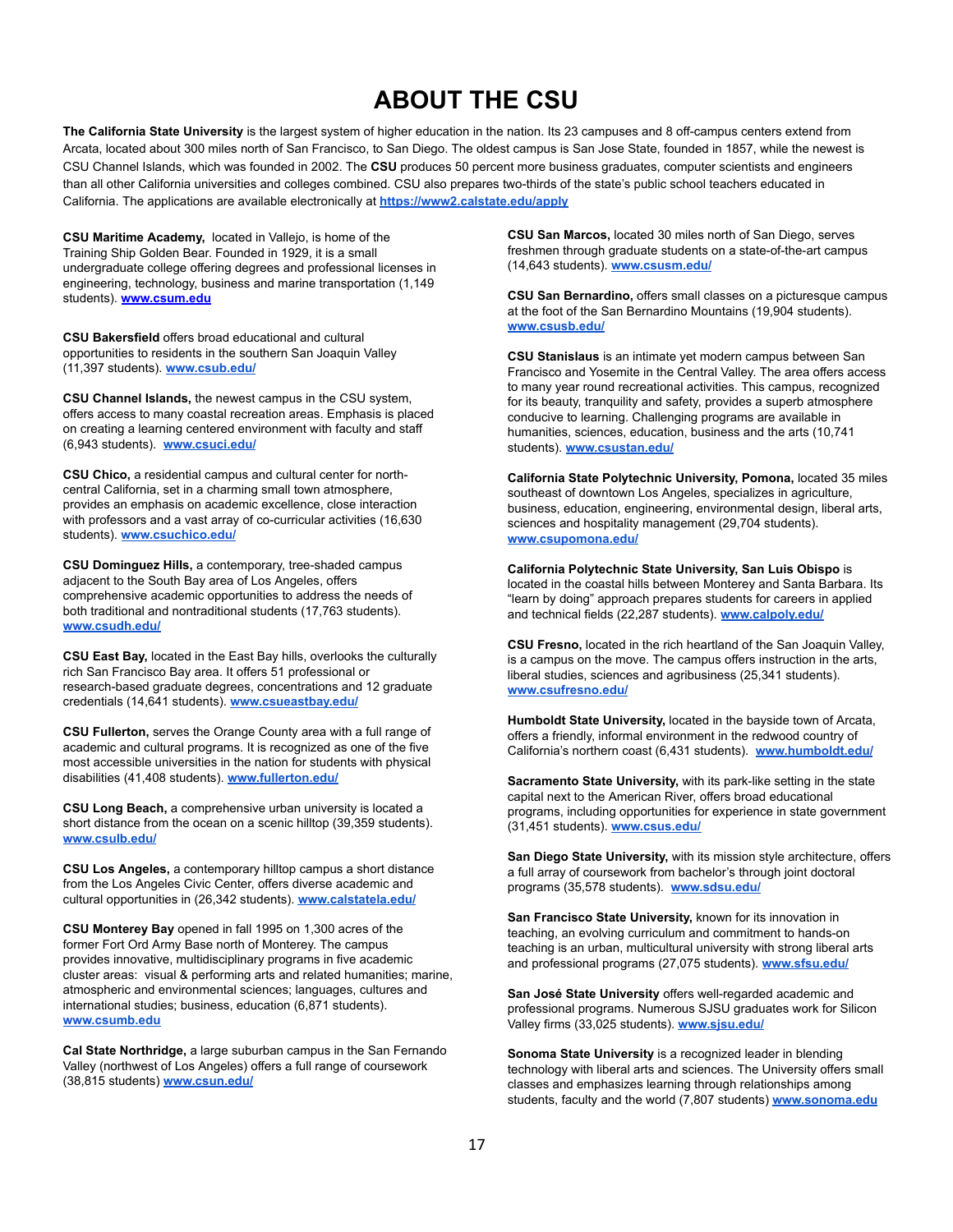### **CSU: First-time Freshman Admission Requirements**

**Do I meet minimum eligibility requirements for the CSU?\***

*You are eligible for admission if you:*

- *● Have or will have graduated from high school by the time you enroll at a CSU campus*
- *● Meet the 2.5 GPA with your 10-12 A-G courses*
- *● Have or will have completed with a grade of C or better a pattern of courses that total 15 units (see below). A "unit" is one year of study in high school. You may be required to meet higher admissions requirements for impacted programs.*

#### **What are the 15 units of courses I need?**

You must complete with a grade of C or better the following pattern of college preparatory subjects totaling 15 units:

2 years: Social science, including one year of U.S History or U.S. History and Government

4 years: English

3 years: Mathematics (Algebra I, Geometry and Algebra II or integrated mathematics including these topics)

2 years: Science with a laboratory (one year biological and one year physical)

2 years: Foreign Language (the same language)

1 year: Visual and Performing Arts: Art, Dance, Theater/Drama or music\*\*

1 year: Elective chosen form the subject areas listed above or approved college preparatory elective courses \*\**one year of one discipline, e.g., art, drama, or music*

#### **How will the CSU campus know if all admission requirements have been completed?**

As a first-time freshman applicant, you are required to submit a final high school transcript after you have completed your senior year of classes. The high school transcript must have a graduation date posted on it. A final review of the transcript will be done to verify that you have successfully completed all required courses and maintained the edibility index required.

#### **When should I send transcripts?**

The campus to which you are applying will inform you when to submit your official high school transcripts. Transcripts must be received in sealed envelopes directly from the high school.

#### **Is the foreign language requirement ever waived?**

If you can demonstrate competency in a language other than English that is equivalent to or higher than that expected of students who have completed two years of foreign language study, you may be allowed a waiver. For further information, contact the CSU campus to which you are applying.

#### **Are students with disabilities expected to complete 15 units of college preparatory subjects?**

All applicants are encouraged to complete the 15 units of college preparatory subjects. If you are unable to complete certain subjects because of your disability, you should contact the Director of Services to Students with Disabilities at the CSU campus you wish to attend to receive further information about your eligibility to attend the university.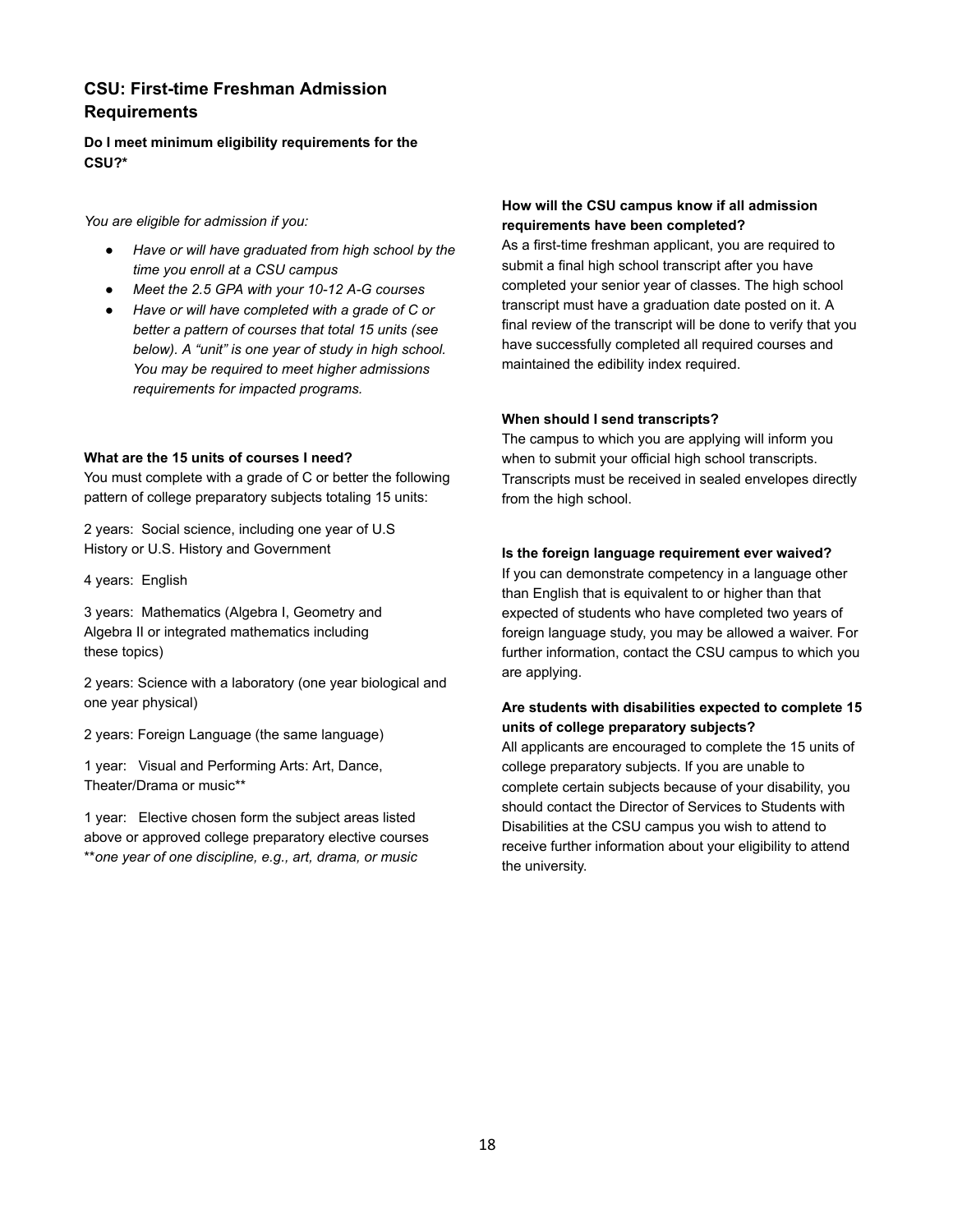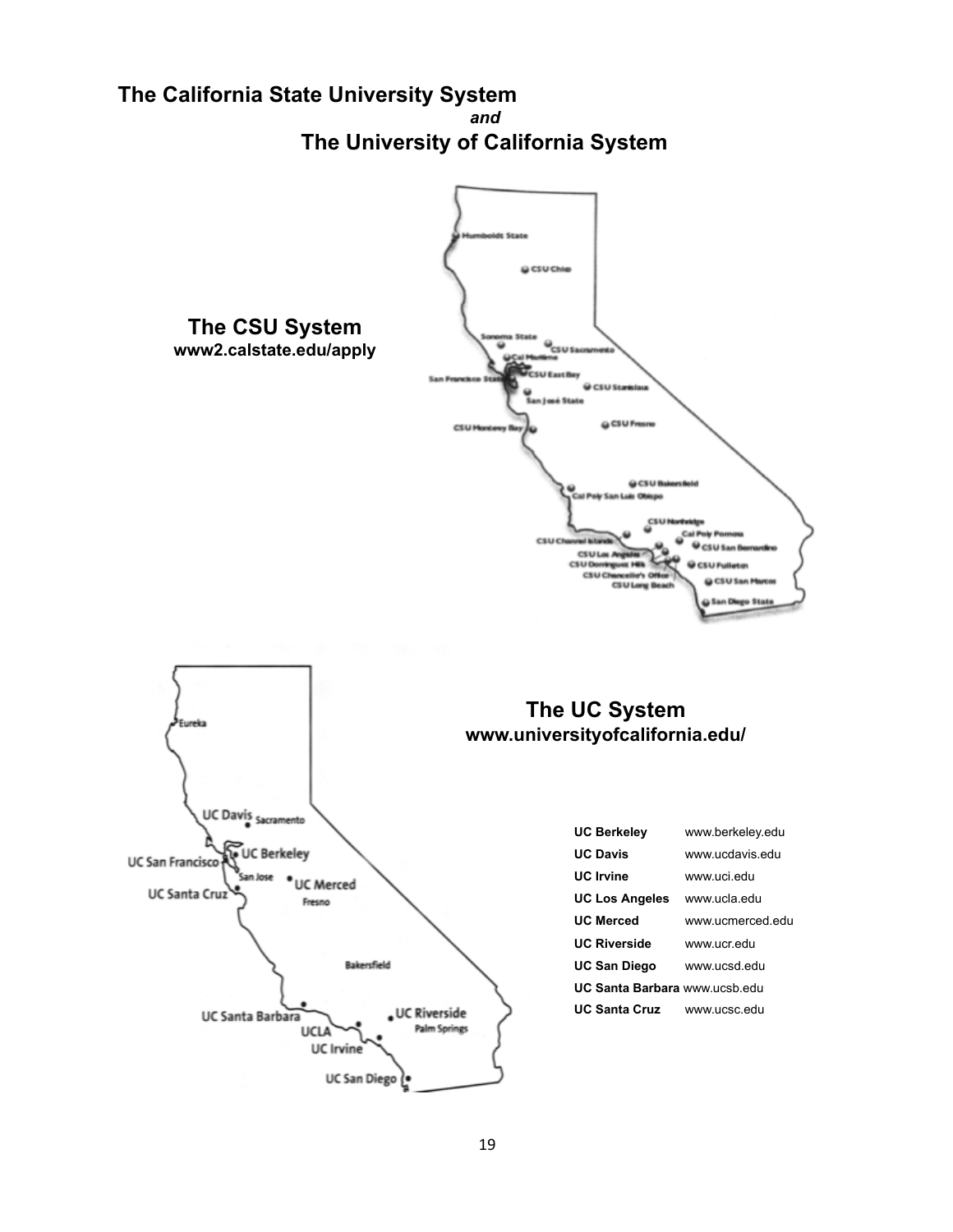### **University of California Minimum Admission Requirements**

Becoming eligible is the first step to UC admission. To be eligible, you must meet the minimum requirements the University has established to ensure incoming students are prepared for University-level work.

UC guarantees a place on one of its campuses to all eligible California residents who apply on time. Keep in mind, though, that competitive campuses and programs look for applicants who exceed the minimum requirements when they select their students.

#### **Freshman Eligibility Requirements**

Students can apply to the University as freshmen if they are still in high school or have graduated but not enrolled in a regular session at a college or university. California freshman applicants can become eligible in two ways:

#### **Eligibility in the Statewide Context**

Students complete specific course and earn the required GPA;

Eligibility in the Statewide Context is the path most students take to enter the University. To be eligible, you must earn a high school diploma or equivalency and satisfy the following requirements:

**Subject Requirement** Complete the 15 year long high school courses (known as the "a-g" courses) listed in the box on page 21.

#### **Eligibility in the Local Context**

Students are identified by the University as being in the top 9% of their graduating class at participating high schools.

Regardless of which path you take, all eligibility requirements must be met no later than the date of high school graduation.

#### **Honors courses**

The university assigns extra points for up to eight semesters of University-certified honors-level courses taken in the last three years of high school A=5 points, B=4 points, C=3 points. No more than two yearlong UC-approved honors-level courses taken in the  $10<sup>th</sup>$  grade may be given extra points. A grade of Din in an honors course does not earn extra points.

**Honors courses** (cont'd)

The courses must be certified as honors courses by the University and must be in the following "a-g" subjects: history/social science, English, advanced mathematics, laboratory science, language other than English and visual and performing arts. In these subjects, as well as in computer science, acceptable honors-level courses include Advanced Placement courses, UC-designated International Baccalaureate courses, and college courses that are transferable to the University.

**D and F grades** Any "a-g" courses in which you earn a D or F must be repeated with a grade of C or better to count toward the Subject Requirement. Only the second grade will be used in calculating your GPA. If you repeat a course in which you initially earned a grade of C, the second grade will not be used.

### **AT A GLANCE: THE MOST COMMON PATHS TO UC**

#### **Statewide Eligibility (Freshman)\***

- High school diploma (CHSPE/GED accepted)
- GPA >3.0 (Nonresident: 3.4)
- 15 UC-approved courses: - History/Social Science – 2 years
	- English 4 years
	- Mathematics 3 years
	- Laboratory Science 2 years
	- Language Other Than English –
	- 2 years
	- Visual and Performing Arts 1 year
	- Elective 1 year

#### **Local Eligibility (Freshman)\*\***

- $GPA \geq 3.0$
- Must be designated in top 9% of participating high school
- 11 UC-approved courses by end of junior year:
	- History/Social Science 1 year
	- English 3 years
	- Mathematics 2 years
	- Laboratory Science 1 year
	- Language other than English 1 year - Other "a-g" courses from among the remaining 7 required for eligibility in the statewide context

#### **Community College Junior Level Transfer**

- $GPA \geq 2.4$  (Nonresident: 2.8)
- 60 semester (90 quarter) transferable units, including:
- English composition 2 courses - Mathematical concepts and quantitative reasoning – 1 course

- 4 courses from at least 2 of these subject areas: Arts and Humanities, Social and Behavioral Sciences, Physical and Biological Sciences

• No examination requirement

#### **To see your school's UC-certified course list, visit http://www.ucop.edu/agguide/**

**\*Freshmen applicants** are in high school or have graduated from high school but have not enrolled in a regular session at any college. (lf you attend a college summer session immediately after graduating from high school, you are still a freshman applicant.) \*\*ELC students must complete all Subject and Examination Requirements by their senior year to be considered fully eligible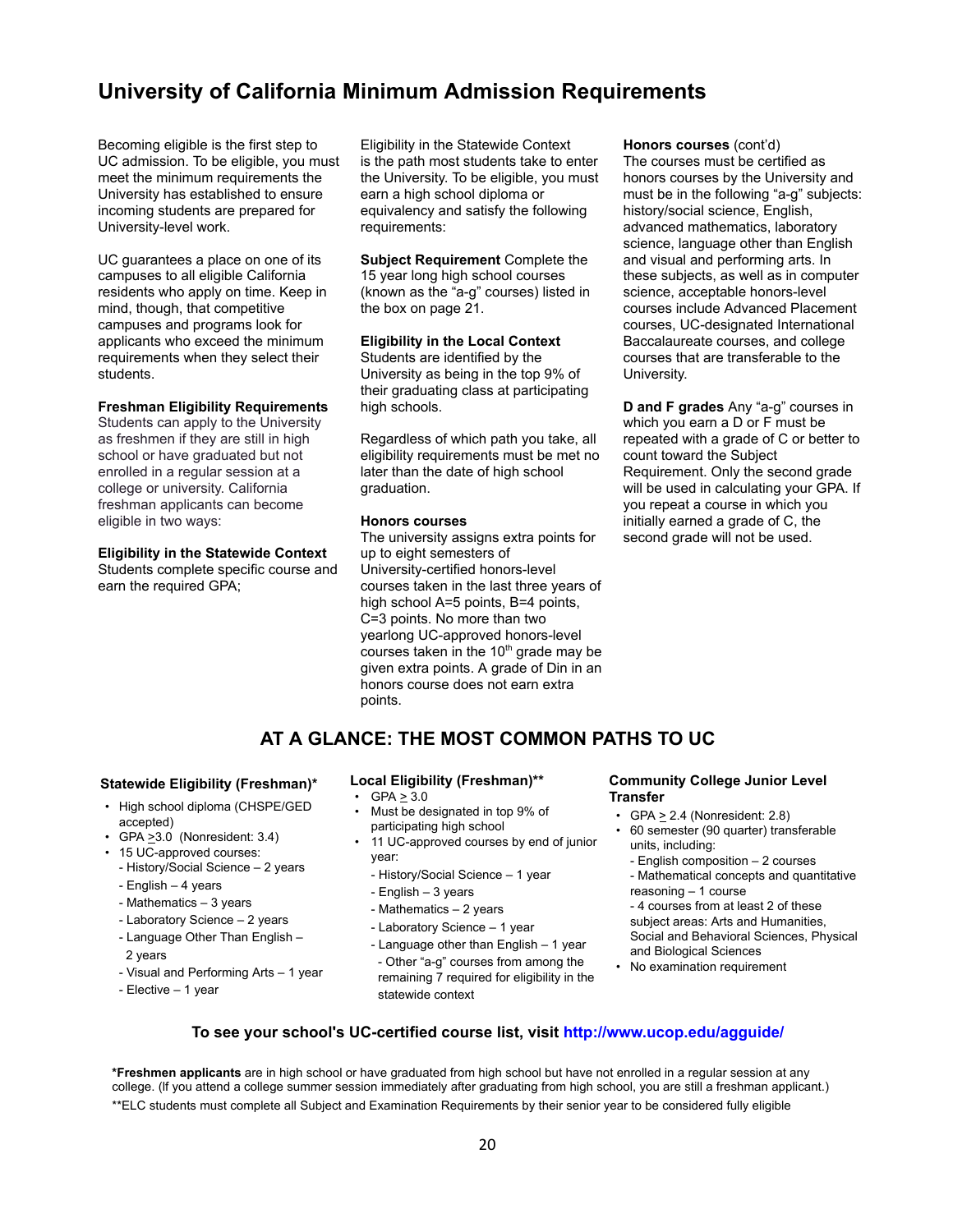#### **Scholarship Requirement**

California applicants must earn at least a 3.0 GPA (3.4 for nonresidents) in their "a-g" courses to meet the Scholarship Requirement.

#### **Eligibility in the Local Context**

This path recognizes students' individual accomplishments in light of the opportunities offered by their particular high schools. If you rank in the top 9% of your California high school's graduating class as determined by UC, and your high school participates in the Eligibility in the Local Context (ELC) program, you can become eligible through ELC.

To be considered, you must complete 11 "a-g" courses, specified in the chart to the right, by the end of your junior year.

After you enter your coursework and grades in the UC application, your GPA will be compared to the historic top GPA for your school. If you meet or exceed that GPA, you'll be designated ELC and a note will be added to your application.

#### **When will I find out if I'm designated ELC?**

After submitting the application, you can return to the My UC application page to see whether or not you've been designated ELC.

### **Required "A – G" Courses**

#### **a History/Social Science – 2 YEARS REQUIRED**

Two years of history/social science, including one year of world history, cultures and geography; and one year of U.S. history or one-half year of U.S. history and one-half year of civics or American government.

#### **b English – 4 YEARS REQUIRED**

Four years of college-preparatory English that include frequent and regular writing and reading of classic and modern literature. No more than one year of ESL-type courses can be used to meet this requirement.

#### **c Mathematics – 3 YEARS REQUIRED,** *4 YEARS RECOMMENDED*

Three years of college-preparatory mathematics that includes the topics covered in elementary, intermediate or advanced algebra and two- and three-dimensional geometry. Approved integrated math courses may be used to fulfill part or this entire requirement, as may math courses taken in the seventh and eighth grades that your high school accepts as equivalent to its own math courses.

#### **d Laboratory Science – 2 YEARS REQUIRED,** *3 YEARS RECOMMENDED.*

Two years of laboratory science providing fundamental knowledge in at least two of these three foundational subjects: biology, chemistry and physics. Advanced laboratory science courses that have biology, chemistry or physics as prerequisites and offer substantial new material may be used to fulfill this requirement. The last two years of an approved three-year integrated science program that provides rigorous coverage of at least two of the three foundational subjects may be used to fulfill this requirement.

#### **e Language Other Than English – 2 YEARS REQ,** *3 YEARS RECOMMENDED.*

Two years of the same language other than English. Courses should emphasize speaking and understanding, and include instruction in grammar, vocabulary, reading, composition and culture. Courses in languages other than English taken in the seventh and eighth grades may be used to fulfill part of this requirement if your high school accepts them as equivalent to its own courses.

#### **f Visual and Performing Arts (VPA) – 1 YEAR REQUIRED**

A single yearlong approved arts course from a single discipline: dance, drama/theater, music or visual art.

#### **g College-Preparatory Electives – 1 YEAR REQUIRED**

One year (two semesters), in addition to those required in "a-f" above, chosen from the following areas: visual and performing arts (non-introductory-level courses), history, social science, English, advanced mathematics, laboratory science and language other than English (a third year in the language used for the "e" requirement or two years of another language).

**Note:** At least seven of the 15 yearlong courses must be taken in your last two years of high school. *California high school students:* The courses you take to fulfill the Subject Requirement must be on your school's University-certified course list. To see your school's list, go to https://doorways.ucop.edu/list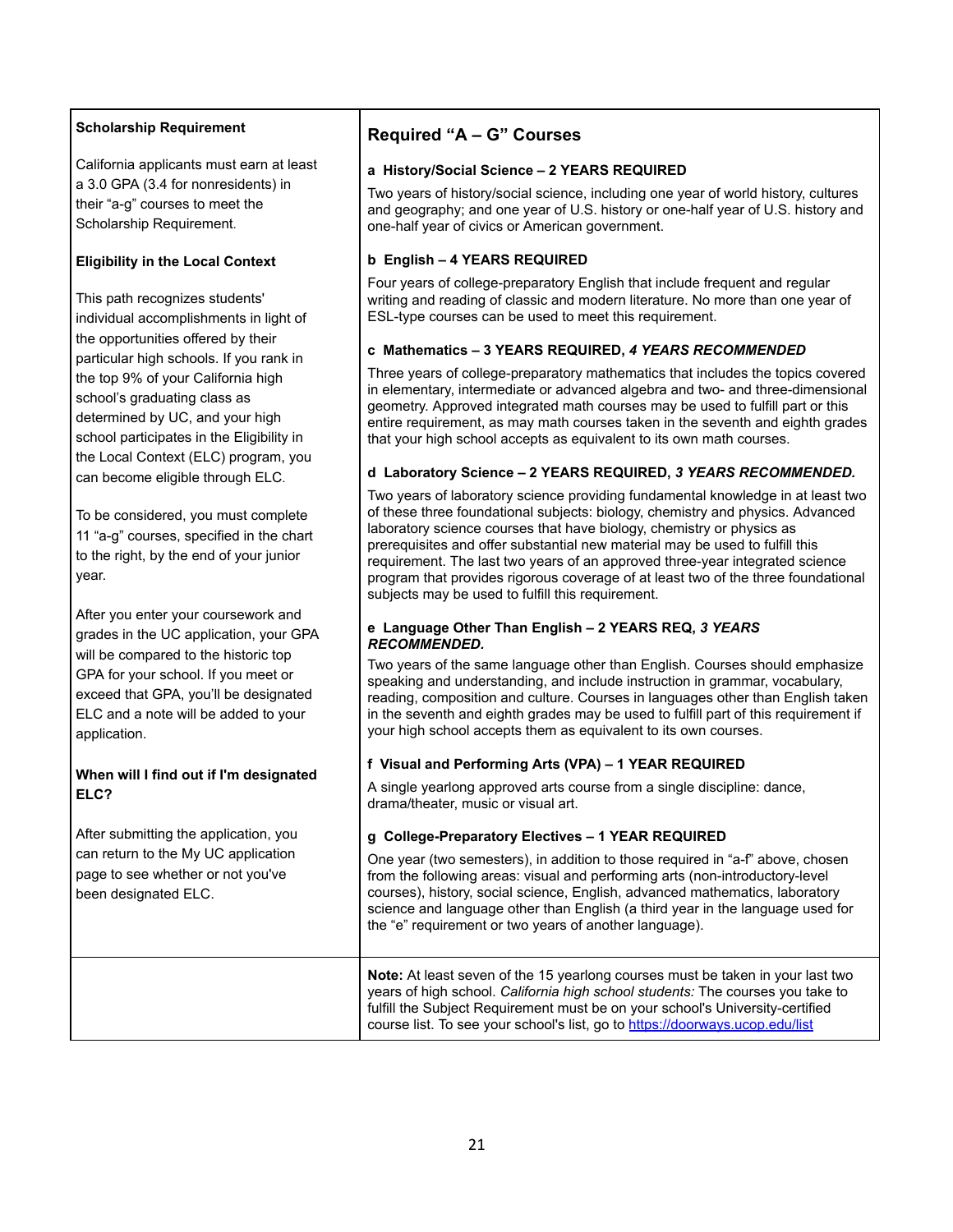## **INDEPENDENT COLLEGES AND UNIVERSITIES IN CALIFORNIA**

**http://www.californiacolleges.edu**

Hundreds of independent (privately supported) colleges and universities around the country offer a wide range of programs and choices.

**Variety:** Independents come in a variety of shapes and sizes: major research universities, comprehensive universities, small liberal arts colleges, church-affiliated universities, specialized schools and colleges for the arts or technology and even universities for full-time workers.

**Cost:** Since independents do not receive money from the state, their "sticker price" is higher than public colleges and universities. However, many students (86% in California) receive aid to cover most if not all of their costs. When you consider costs, think about the consequences of spending more than four years in college. Costs for an additional year include not only tuition and fees, but also "lost income" as a result of not being able to start a career. Private colleges and universities encourage students to finish on time.

**The Search:** First decide what you are looking for and then begin checking the individual campuses. The search begins with you and your needs, values and goals.

#### **Finding Information**

•

•

•

- Go online. In addition to the general college search sites, you can try the web site for California's independent colleges and universities at www.aiccu.edu
- Be sure to check "Yes" for Student Service Search when you take the PSAT
- Visit college campuses
- Take a virtual tour of campuses
- Talk with people, especially students from your high school who now attend colleges you are considering. Ask them what makes it special? How are they paying for it? Will it get them where they want to go and on time?

#### **How to Apply:**

Application procedures vary at different colleges; below are some general guidelines:

- Check college websites early in your senior year for specific application procedures and deadlines.
- All colleges require a transcript; some require admissions tests (SAT or ACT), recommendations and essays. (check with university)
- Some require or recommend personal interviews.

#### **How Do Colleges Make Decisions?**

While some independent colleges are in the most competitive category, others are looking for graduates in the top-half of their class or who have a special talent. Independents often take a closer look at candidates by going beyond the numbers (GPA, test scores) and requiring essays, recommendations and personal interviews. Key factors:

**Courses:** A strong college preparatory program

**Grades:** A good GPA in challenging courses

**Examinations:** Be sure to take the right ones

**Other Factors:** Recommendations, essays, leadership, alumni, athletics, special interests, hobbies or activities, music, art, yearbook, etc.

#### **When Do You Find Out?**

#### **Early Decision and Early Action Programs:**

Students applying under these programs will be notified of a college's decision earlier than regular admission applicants. This process is for applicants who are sure about their choice of college. See Glossary for further explanation of terms.

**Regular Notification:** Colleges notify a candidate in March or April.

**Rolling Admissions:** Students are evaluated in the order applications are received and admissions continue until the class category is full.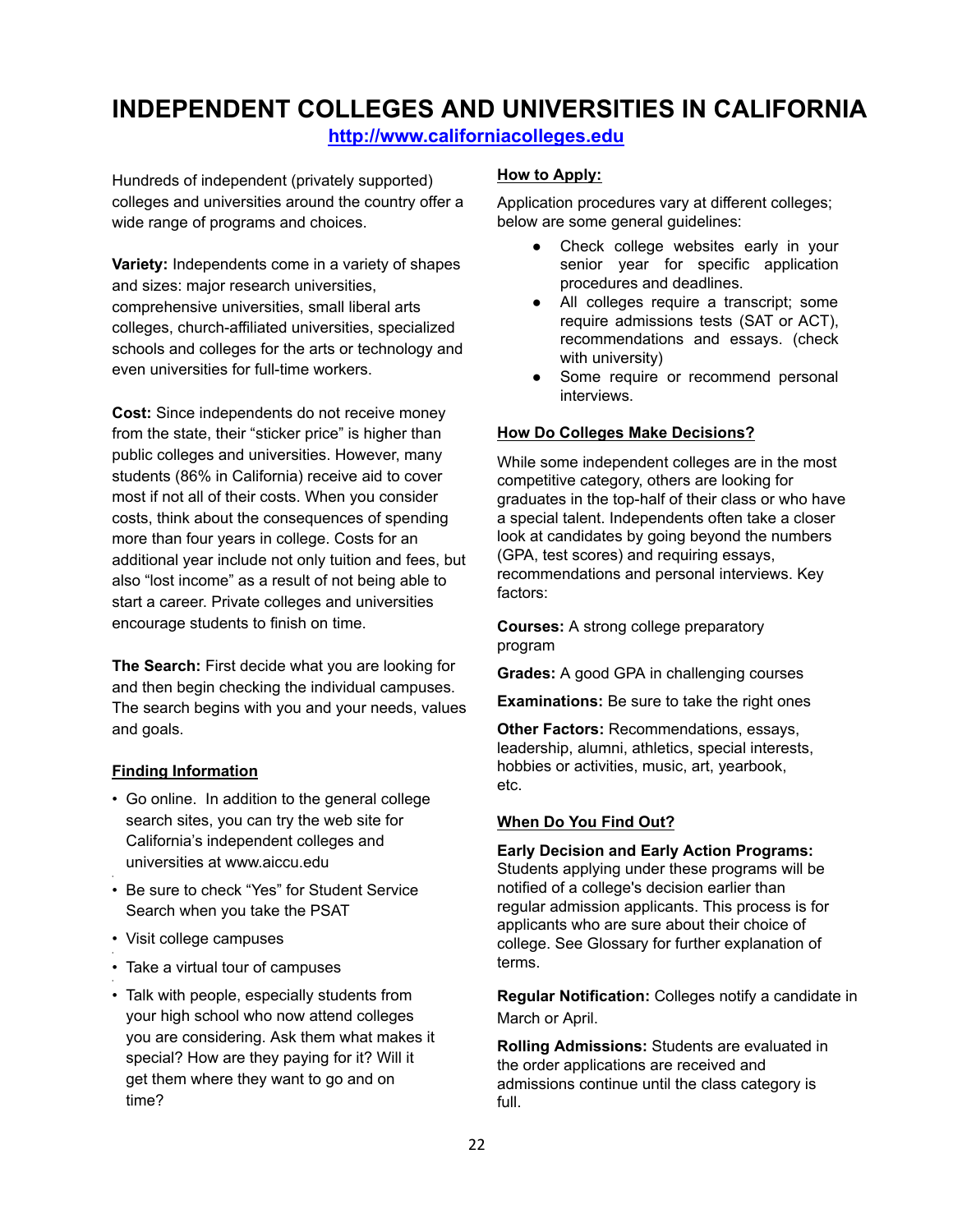

### **WHAT IS THE COMMON APPLICATION?**

The Common Application is a not-forprofit membership committed to providing reliable services that promote equity access, and integrity in the college application process. It serves students, member institutions, and secondary schools by providing applications – online or in print – that students and school officials may submit to more than 900 colleges.

### **WHY USE IT?**

The Common Application simplifies the college admission process by saving time and eliminating duplication of effort. Once completed online, copies of the Application for Undergraduate Admission and associated secondary school forms may be sent to any of the participating colleges and universities.

### **IS IT WIDELY USED?**

Yes! Last year students submitted approximately 4 million applications via the Common Application online.

### **MAY ALL COLLEGES PARTICIPATE?**

Membership is open to colleges and universities that evaluate students using a holistic selection process. A holistic process includes subjective as well as objective criteria, including at least one academic recommendation form, at least one writing sample, and broader campus diversity considerations.

### **APPLICATIONS**

The Common Application should be submitted online to all schools (please see your high school counselor for specific instructions). Once the application is submitted to a school, it cannot be changed for that college; the student must contact the college directly if they wish to correct an error or provide more information. The online application provides numerous organization tools that allow a student to submit and track other components of their application such as supplements, payments, and school forms.

### **SUPPLEMENTS**

Common Application members may require an additional supplement form from applicants to ask questions not included on the Common Application. These are typically questions that don't have common answers for all institutions, such as "Did your parent attend our college?" Additional essays may also be required by colleges with Common Application supplements.

### **SCHOOL FORMS**

By using the Common Application, counselors and teachers submit one form or letter and all schools have access to this information. Most counselors and teachers prefer online submission of these forms, but students should check the Common Application School Forms section to be sure.

### Please see

https://www.commonapp.org/ for

more information. The Common Application©. Printed with permission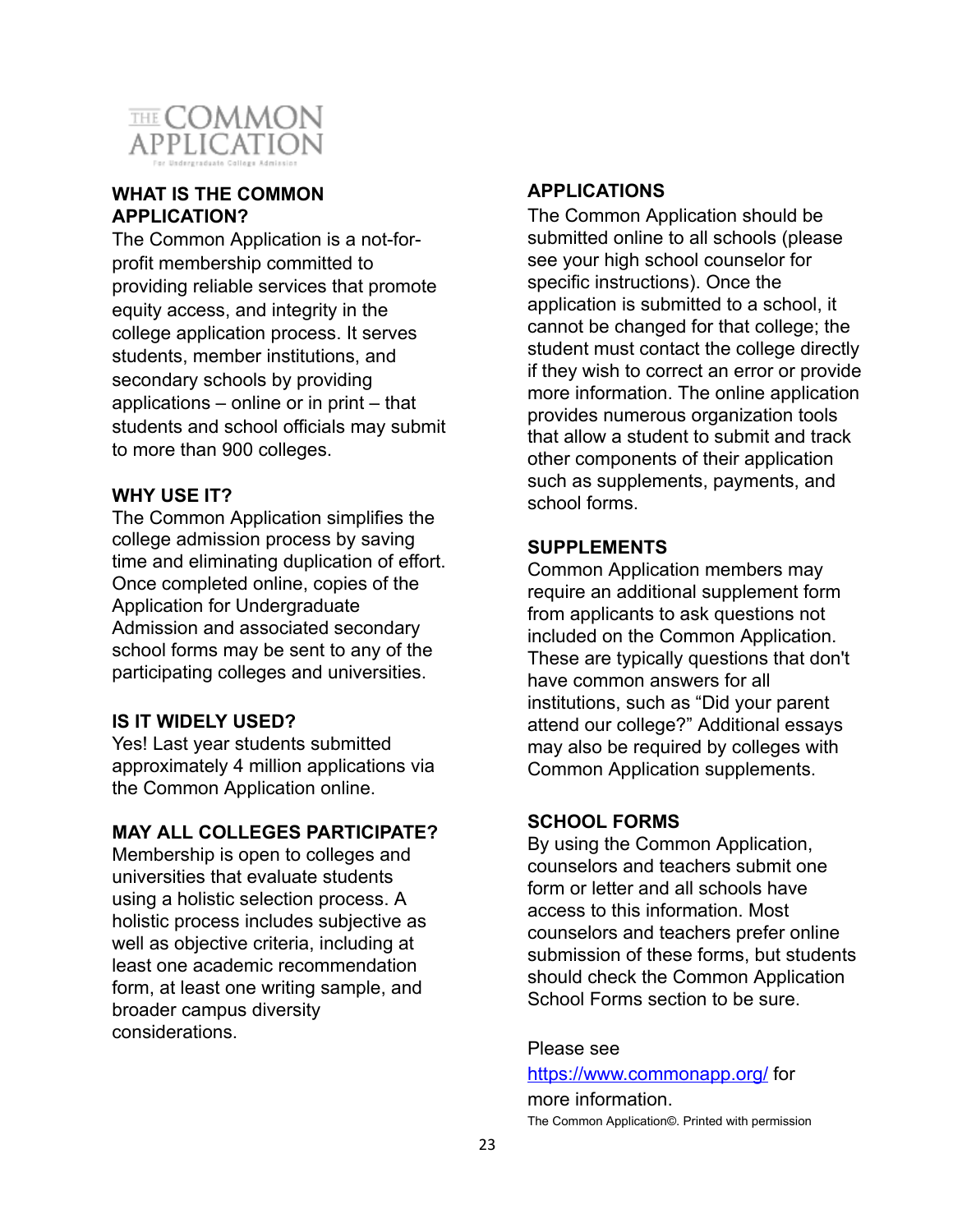# **THE COALITION APPLICATION**

### **WHAT IS THE COALITION APPLICATION?**

The Coalition Application was founded in 2015 with the goal to improve the college application process for all students, particularly those from historically under-represented groups. The group behind its creation is the "Coalition for Access, Affordability and Success," and members are united in their mission to support lower-income, under-resources, and/or first generation students, provide responsible financial aid, and bolster students' success in college and beyond.

### **WHY USE IT?**

The Coalition has developed a free platform of online tools to streamline the experience of organizing and refining your academic skills, discovering your college options, and preparing your college applications. Students have private, unlimited space where they can upload important items such as papers, videos, and photos, as a record of their high school experience; this cloud-based "Locker" becomes the foundation of their application to Coalition schools. The Coalition's online toolkit, MyCoalition, is designed to engage students in the college application process early and easily.

# **CAN A STUDENT USE MYCOALITION TO APPLY IF HE/SHE DOESN'T USE THE LOCKER AND OTHER FREE PLANNING TOOLS?**

Yes

### **WHO ARE THEIR MEMBER SCHOOLS?**

The Coalition is made up of more than 140 distinguished and diverse public and private colleges and universities across the U.S.

### **WHICH COLLEGES USE IT EXCLUSIVELY?**

Currently, most colleges that accept the Coalition Application are also continuing to use the Common Application or their own institutional application. Only the University of Washington (Bothell and Seattle) campuses use the Coalition exclusively.

### **DO COALITION COLLEGES PREFER ONE APPLICATION OVER ANOTHER?**

No, Coalition member schools do not have a preference for how students submit applications.

### **DO STUDENTS HAVE TO PAY APPLICATION FEES WHEN THEY APPLY TO COALITION SCHOOLS?**

Regardless of which application a student chooses to use, he or she must follow the established admission fee policy of each individual school. Most schools require application fees, although many accept a variety of fee waivers. The Coalition offers its own, easy-to-use application fee waiver to eligible lower-income students. It doesn't require any documentation or verification from applicants, and it enables eligible students to bypass the payment screen each time they submit a Coalition application to a waiver-participating member school. Application fee waivers are also offered to veterans and active members of the U.S. Armed Forces.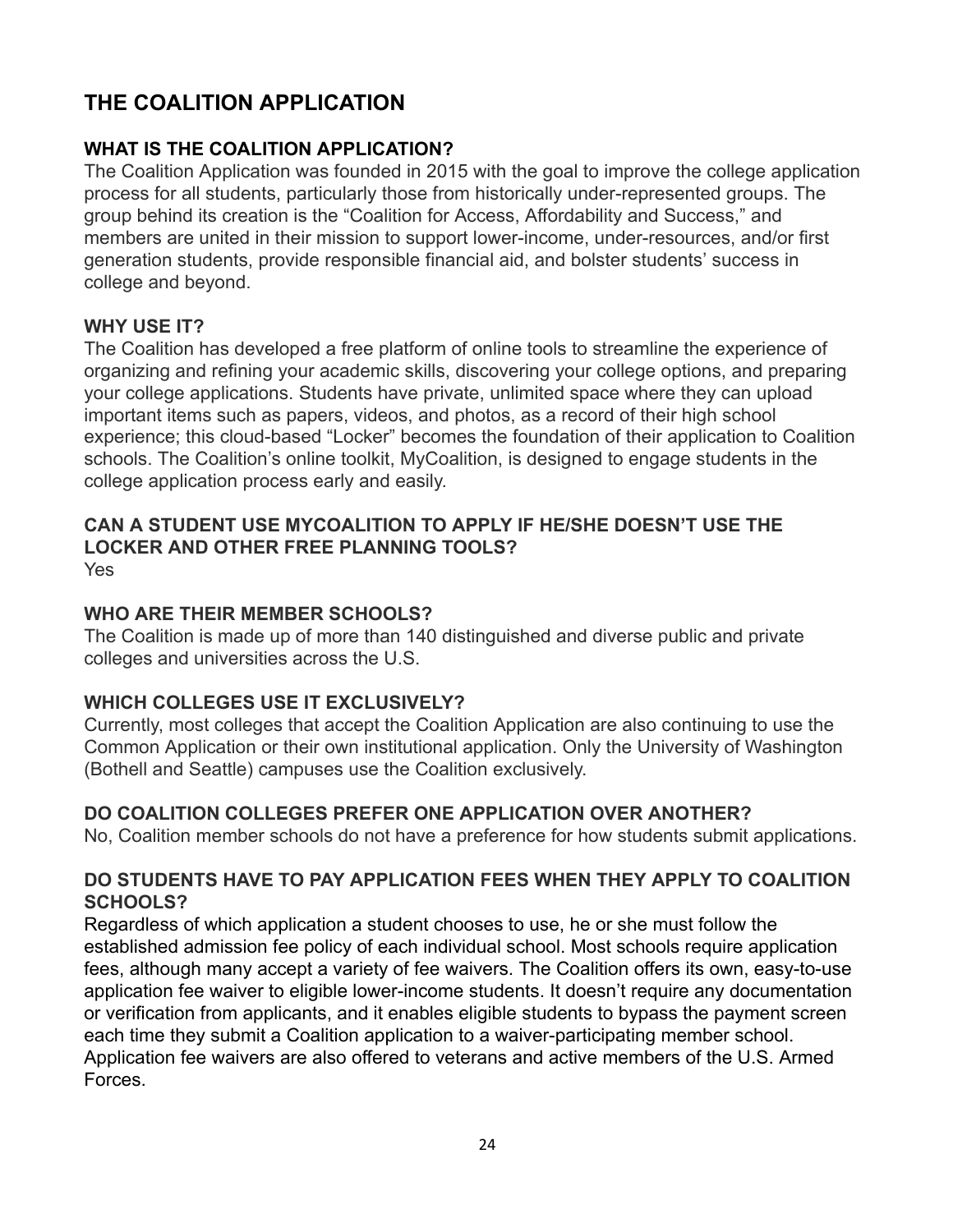# **GLOSSARY**

**ACT:** This college entrance test contains multiple-choice tests in four areas: English, Mathematics, Reading, and Science. All colleges accept the ACT equally with the SAT. Maximum score is 36.

**AP:** Advanced Placement courses and tests offer students an opportunity to gain college credit or to be excused from introductory courses. The AP tests are administered through the College Board in the spring and rated on a scale of 1 to 5. The college decides whether it will grant credit or advanced placement for AP work done in high school.

**Associate Degree:** A two-year college degree often completed at a community college.

**Bachelor's Degree:** A four-year undergraduate degree awarded by a college or university. Most commonly students will earn a Bachelor's of Science (B.S.) or a Bachelor's of Arts (B.A.).

**California Dream Act Application:** This application is used to determine the eligibility of AB 540 students interested in attending eligible California colleges, universities and career education programs to apply for state financial aid. This form can be found at: https://dream.csac.ca.gov/

**Candidate's Reply Date:** May 1 is the date by which accepted students must accept or decline admission offers.

**CEEB:** The College Entrance Examination Board (the College Board) creates and supervises administration of the SAT, AP exams and CSS Profile.

**Coalition for Access, Affordability, and Success:** The Coalition represents more than 140 American higher education institutions.

**Common Application:** An online application accepted by over 800 private and public institutions allowing students to use the same application for each of the participating colleges.

**Community College:** Two-year colleges, usually funded by local and state funds, which provide vocational training programs as well as college transfer programs.

**CSS Profile**: A financial aid form used by some private and public colleges and scholarship programs. The Profile is available at: https://cssprofile.collegeboard.org/

**Deferred from college acceptance:** An Early Action or Early Decision applicant will receive their final admission decision at the same time as those applying Regular Decision.

**Early Action:** This program allows a student to submit an application in November and receive a decision by mid-December. Generally, the student is not limited to one Early Action application nor required to enroll if accepted. An Early Action candidate who has not been accepted may be considered with the regular-decision applicant pool. Students accepted under Early Action are not required to notify the college of their intention to enroll until May 1.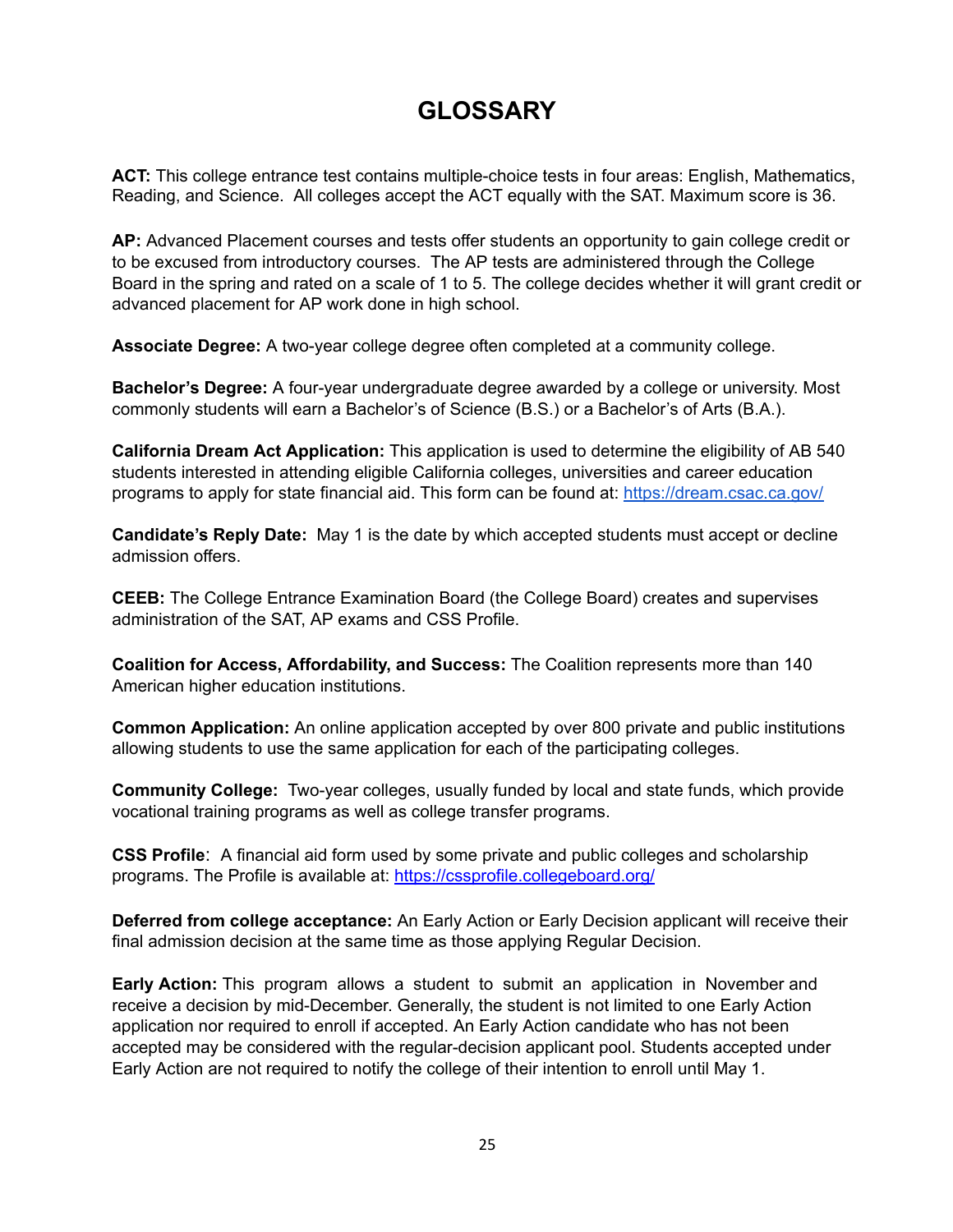### **Early Action – Single Choice**

Like **Early Action** above but the student is limited to one Early Action application. Applicants should follow the college's Early Action policy.

**Early Decision:** This program allows a student to apply to a first-choice college early in the fall of senior year and receive a decision by mid-December that is binding. Students should continue to apply to other colleges using the Regular Decision option. However, under Early Decision, the student agrees to enroll if accepted and to withdraw other applications immediately.

**Educational Opportunity Program** (EOP): A special admissions program, which offers counseling, tutoring and educational assistance for low-income and first-generation college students. EOP is available at all public institutions in California upon application.

**Expected Family Contribution (EFC):** Your EFC is an index number that college financial aid staff use to determine how much financial aid you would receive if you were to attend their school. The information you report on your Free Application for Federal Student Aid (FAFSA) is used to calculate your EFC.

**FAFSA:** The Free Application for Federal Student Aid is the basic form that must be filed to apply for federal financial aid. This is a government form that can qualify students for potential aid, awarded by the university. The FAFSA website is: https://studentaid.ed.gov/sa/fafsa

**GPA:** Grade Point Average (see Weighted GPA). Most colleges want you to report your cumulative academic weighted GPA.

**High School Code:** Used by Educational Testing Service to identify each school. See first page of this guide for your school code.

**Humanities:** Courses concerned with thought and human relations, philosophy, literature, classical languages and the fine arts.

**Impacted Program or Major:** A program, major or campus that has more applicants than available spaces. Entrance requirements are more competitive.

**Liberal Arts:** This term usually refers to courses in English, social studies and foreign language. Liberal arts colleges offer a four-year course of study, leading to the B.S. or B.A. degree.

**Need Aware/Need Blind Admissions:** Most colleges choose one of two approaches to admissions and financial aid: "need blind" or "need aware." Need aware schools consider finances in their admission decisions. Need blind schools do not consider an applicant's financial need when making admission decisions.

**Net Price Calculator:** Net price calculators are available on a college's or university's website and allow prospective students to enter information about themselves to find out what students like them paid to attend the institution in the previous year, after taking grants and scholarship aid into account. All colleges/universities are required to have this tool on their websites.

**Portal:** A college applicant portal contains key, personal information for every applicant at a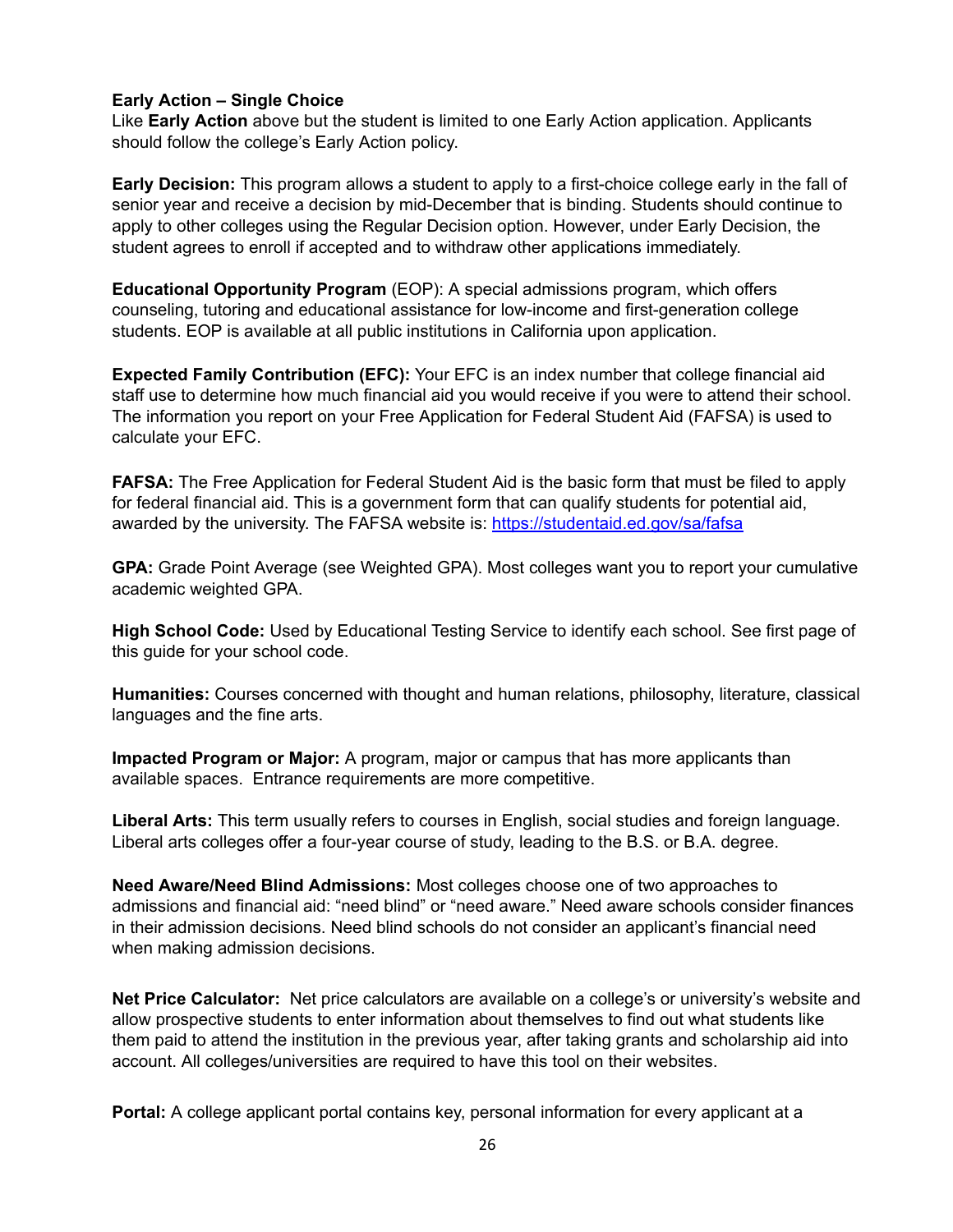college and allows you to update contact information, monitor application status, upload and track documents, and view the decision on the application.

**Rolling Admissions:** Colleges using this system notify an applicant of admission status soon after the application is complete.

**SAT:** The **SAT** has four tests: the Reading Test, the Writing and Language Test, and two Math Tests (one with a calculator, one without).

**Scholarship:** A form of financial assistance that does not require repayment. Based on need or merit, scholarships are usually offered to students who show potential for distinction or who possess certain characteristics specified by the scholarship provider (such as community service, athletics, talent, hobbies, ethnicity, religious beliefs, etc.).

**Test Blind:** Colleges that are test blind do not factor test scores into admission decisions even if students submit scores.

**Test Flexible:** Schools that use a test-flexible admissions policy allow applicants to submit a variety of standardized test scores in support of their application.

**Test Optional:** A test-optional admissions policy means applicants can choose whether not to submit SAT or ACT scores.

**Weighted GPA:** Some schools give additional points for honors or Advanced Placement courses when determining the grade point average. For example, an "A" in an honors or AP course is weighted as 5 points rather than 4 and a "B", 4 points rather than 3 in computing the GPA.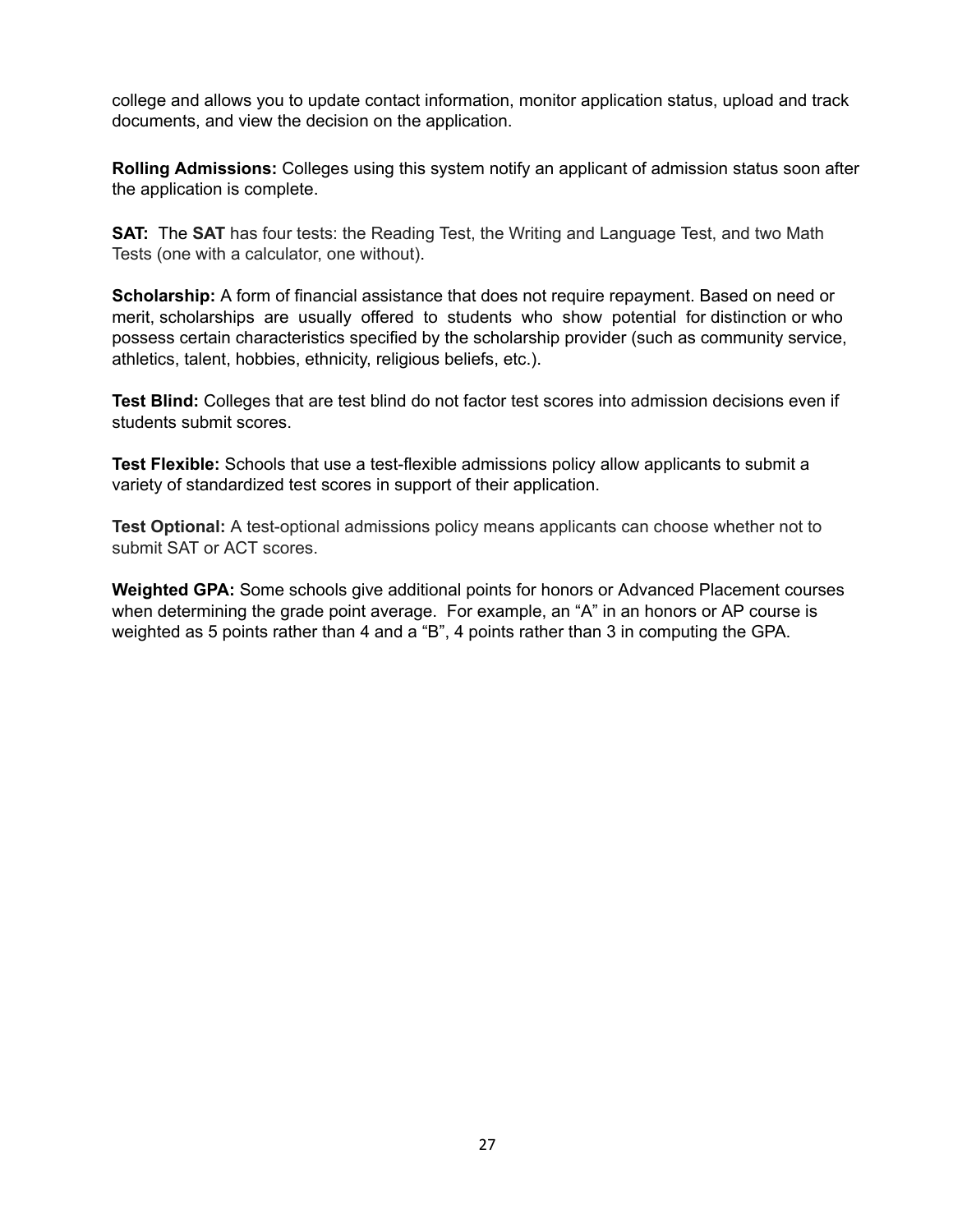# **Useful Websites**

#### **Naviance**

Your school's Naviance website has extensive information in all areas listed below. Naviance allows you to complete interest surveys, search careers, colleges, and scholarships, and build a resume. Log-in using your Tam District school email and password when selecting "Continue with Single Sign On" at the appropriate site below:

Archie Williams https://student.naviance.com/archiewilliams Redwood https://student.naviance.com/redwood San Andreas https://student.naviance.com/sanandreas Tamalpais https://student.naviance.com/tamalpais Tamiscal https://student.naviance.com/tamiscal

#### **College Searches on the Web**

College Board https://www.collegeboard.org/

College Confidential www.collegeconfidential.com

National Center for Education Statistics https://nces.ed.gov/collegenavigator/

U.S. News www.usnews.com/education

#### **College Applications and Information**

California Community Colleges www.cccapply.org

California State Universities https://www2.calstate.edu/apply

University of California www.universityofcalifornia.edu

Coalition Application www.coalitionforcollegeaccess.org/

The Common Application www.commonapp.org

California Independent College and Universities www.aiccu.edu

NCAA https://web3.ncaa.org/ecwr3/

#### **Learning Differences**

ACT Services for Students with Disabilities https://www.act.org/content/act/en/products-and-services/the -act/registration/accommodations.html

College Board Services for Students with Disabilities https://accommodations.collegeboard.org/

ETS Documentation Policies for Testing Accommodation www.ets.org/disabilities

College options for students with intellectual disabilities https://thinkcollege.net/

#### **Financial Aid & Scholarships**

FAFSA https://studentaid.ed.gov/sa/fafsa

U.S. Dept. of Education https://www.ed.gov/

Check Cal Grant status https://mygrantinfo.csac.ca.gov/

California Student Aid Commission http://www.csac.ca.gov/

CSS/Financial Aid Profile https://cssprofile.collegeboard.org/

The Smart Student Guide to Financial Aid www.finaid.org

Fast Web Scholarship Search www.fastweb.com

Scholarship Search http://scholarships4students.com/

Western Undergraduate Exchange www.wiche.edu/wue

Your School's Naviance site for scholarships

#### **Career Information**

Occupational Outlook Handbook http://www.bls.gov/ooh/

U.S. Department of Labor www.careeronestop.org

#### **Testing**

**ACT** http://www.act.org/

**SAT** www.collegeboard.org

Khan Academy – Official SAT practice https://www.khanacademy.org/sat

Fairtest.org http://fairtest.org/